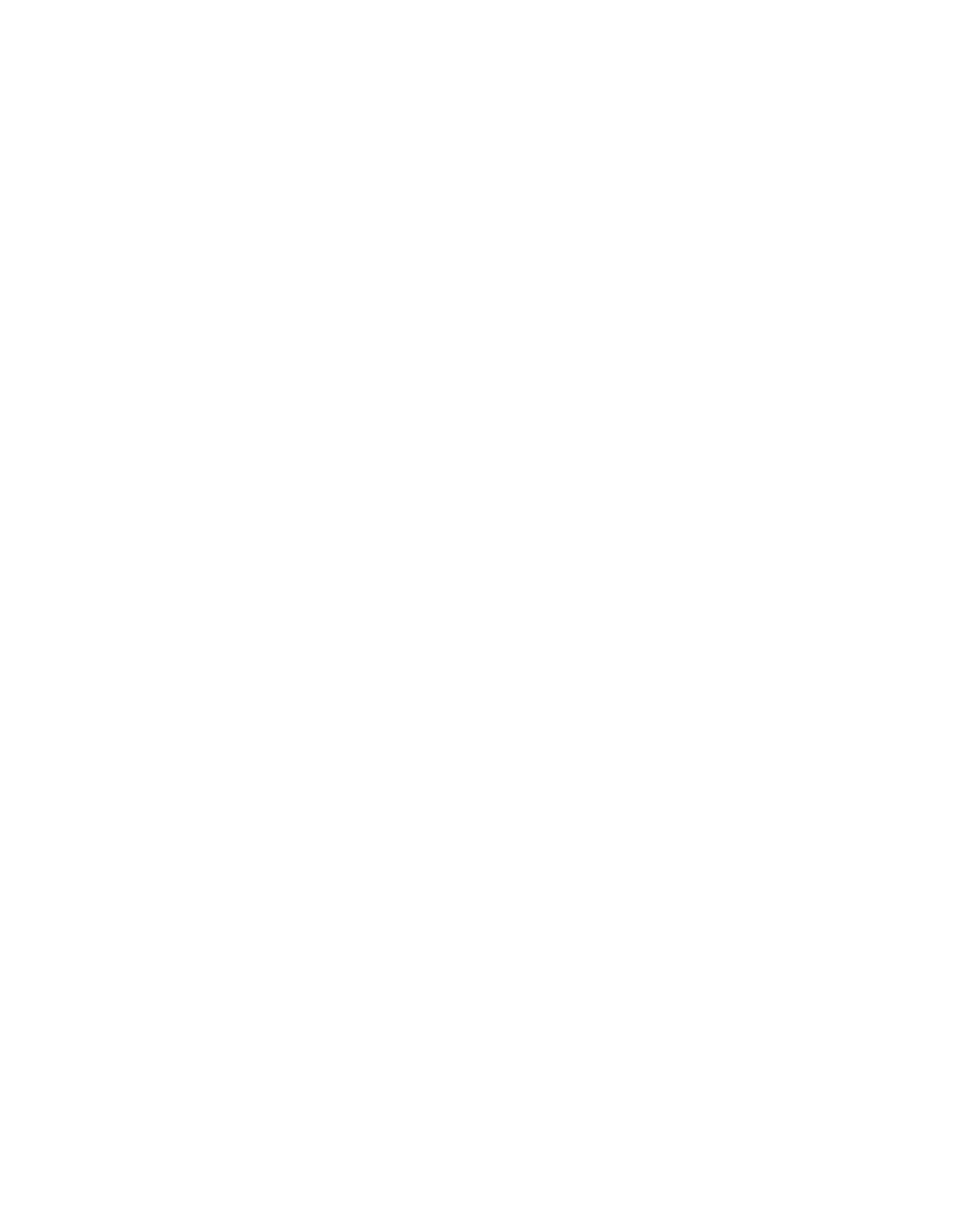# Safety Nets Work: During Crisis and Prosperity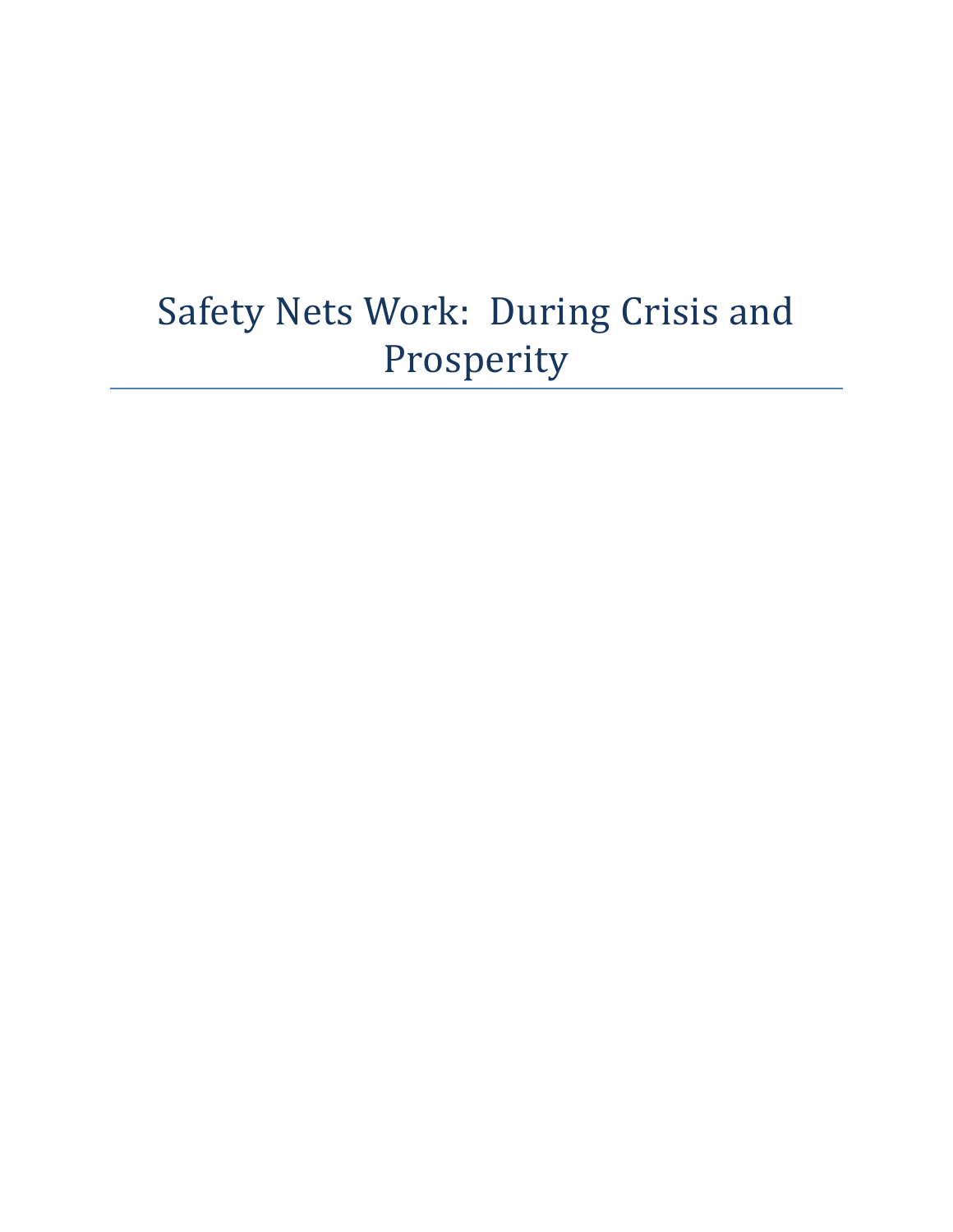# **EXECUTIVE SUMMARY**

1. **The recent and rapid succession of crises has not only demonstrated the urgent need for financial safety nets for economies, but equally for safety nets aimed at protecting people – especially the poorest and most vulnerable – from the ravages of different types of shocks.**  With each new crisis – the drastic rise in the price of food and fuel in 2008 and again in 2011; the financial implosion and global economic contraction of 2009; the Haitian earthquake and Pakistan's floods in 2010; and drought in the Horn of Africa that begun in 2011 – the demands for policy makers to respond to shocks come fast and furiously. Well‐designed social safety nets work to protect people, as a necessary complement to more macro measures aimed at stabilizing the economy. During times of prosperity, they can effectively protect the poor and offer them access to opportunities; during crises, they can be extended to also protect the newly affected. And they need to be – and can be designed to be – affordable, efficient and sustainable.

2. **Yet in many developing countries, safety nets are insufficient or nonexistent, failing to provide adequate protection from risk and suffering – and there is a need to close the gap.** World Bank assessments show that in low-income countries, safety net programs are either absent, or piece-meal and uncoordinated, with uncertain financing and limited coverage. Many middleincome countries have more effective safety net structures in place, yet also experience substantial financing shortfalls, poor targeting, sub‐optimal impacts, and coordination failures among multiple programs. In all countries, the challenge of responding adequately to protect people from the effects of shocks – whether from economic factors, natural disasters, or household‐specific crises – is largely unmet.

3. **There is currently an unparalleled opportunity for developing countries to improve their safety nets through the right investments in systems and knowledge.** Interest is very high. Since 2009, dozens of countries have created new safety net programs, expanded old ones, and improved administrative systems to modernize governance and make their programs more efficient. Currently, 80 percent of developing countries have plans to initiate or strengthen their safety nets, according to World Bank assessments. If these countries follow through on these reforms, and share their knowledge and experience of what works and what does not, the world will be better prepared to reduce chronic poverty, manage volatility, lay the foundations for improved productivity, employment and growth, and protect the vulnerable during future crises.

4. Recent experience confirms five lessons for policymakers. First, **safety nets can be effective and necessary during systemic crises to reduce the toll of human suffering.** Crises can drive families deeper into poverty and irrevocably hurt their future – by harming their health, their education and their capacity to support themselves. Emerging evidence from recent crisis episodes show that safety nets, where they existed, were effective at avoiding irreparable damage to human lives, human livelihoods and human capital – thus preserving future growth possibilities. For example, public works programs protected families from starvation in Ethiopia; school feeding programs let poor families keep their children in school in Nicaragua; and cash transfers prevented child malnutrition in El Salvador.

5. Second, **safety nets must be available on a continuous basis to help build vulnerable people's resilience to individual shocks and to provide equality of opportunity to the poorest.** People facing deprivation and poverty on a chronic basis or due to household-specific shocks (such as the illness or death of a breadwinner, an accident or disability, or the loss of a job) far outnumber those who are affected by the type of crises that make news headlines. Experience shows that without timely, adequate assistance, people can be forced into detrimental actions such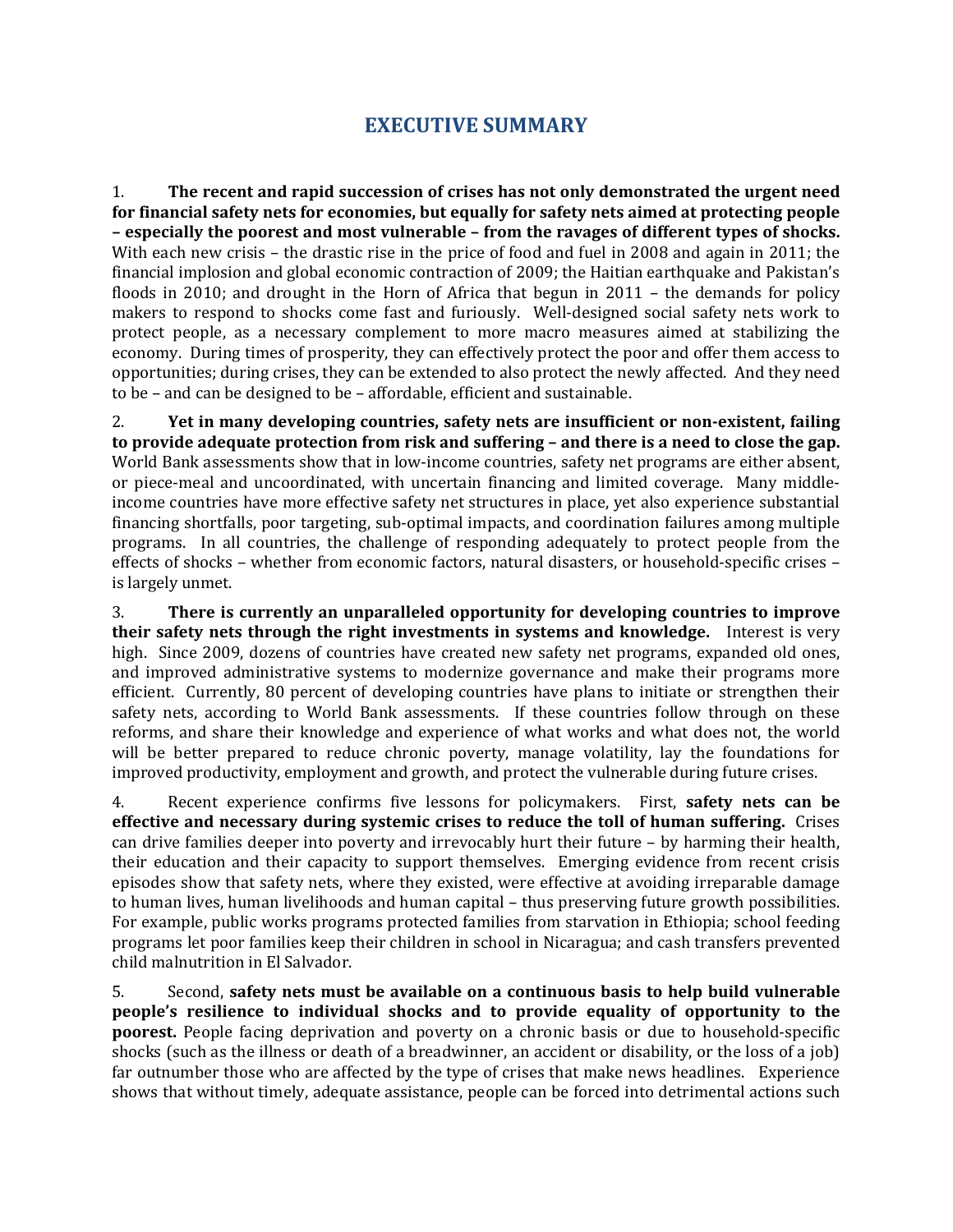as selling their most productive assets, postponing healthcare or pulling their children out of school. This will make it harder for them or their children to escape destitution. Responsive and well-functioning safety nets can break these cycles of poverty and can provide the necessary support to prevent families from falling into poverty in the first place – and, by protecting against downside risks, allow people to access higher risk and higher return activities. And they can contribute to gender equality - safety net payments to women in the households empower them directly, and the transfers help families to send girls to school.

6. Third, **it takes time and political will to build good safety nets, so it is important to start today, so that better safety nets are in place for crises to come**. The key tasks in non‐ crisis periods are to identify and develop effective safety net programs, to manage fiscal space prudently to ensure sustainable financing, and to integrate individual programs into coordinated, national systems. It is important to hold safety nets to high standards of governance and results – both to ensure that they provide the most effective assistance to populations in need, but also so that they keep the confidence of both policymakers and the public. This can be helped by the revolution in information and communication technology (ICT), which offers unique opportunities to streamline safety nets administration and improve governance.

7. Fourth, **prudent safety nets are an affordable investment.** Across the world, non‐ contributory safety nets rarely account for more than one to two percent of GDP, even in countries with generous social protection systems. Flagship safety net programs in Mexico or Brazil cost just around 0.5 percent of GDP. Still, affordability could be even further improved. Many countries spend significant amounts of resources in the name of protecting the poor, but channel this money to a variety of inefficient and regressive fuel or food subsidies, or poorly coordinated, temporary and not well-targeted programs. Such spending could easily fund a consolidated and permanent safety net without a call on any additional fiscal resources.

8. Fifth, **despite the dramatic improvements in safety net development over recent years, countries still have a long way to go**. There are four elements of the ongoing policy agenda: (a) *Building programs where coverage is low*: Continuing risks and continued poverty necessitates that countries – particularly low-income countries and fragile and conflict-affected states – that lack safety nets need to build them, customized to their circumstances and capacities. A key priority is putting in place the 'building blocks' of core administrative systems. (b) *Improving and coordinating programs for increased effectiveness*: Countries with existing safety nets need to focus on increasing the effectiveness of individual programs and the coherence of how their different programs in social protection and labor intermesh, to ensure effectiveness and efficiency in financing and incentives. A particularly important part of this coherence is the link between safety net programs and programs that improve access to productive jobs. (c) *Developing the crisisreadiness of safety nets*: Effective crisis response requires the ability to scale up programs rapidly, to detect who has been affected, and to provide support without discouraging work effort and enterprise and to design *ex ante* conditions under which scaled‐up programs are rolled back when the crisis abates. It requires a different blend of instruments within the safety nets portfolio, links to the broader social protection system, and administrative changes to make these instruments useful both in prosperity and in crisis. (d) *Ensuring adequate data to guide policy*: In many countries, policymakers do not have adequate national and program‐specific data on the reach and impact of programs. Generating this data, and making it openly available, is critical to ensuring that programs are fit to needs and delivering well.

9. **Going forward, lowerincome countries would be best helped by development partners if they can provide coordinated and evidencebased multiyear support to governmentimplemented programs, together with catalytic resources to fund the common 'building blocks' of core safety net administrative systems.** Partners will need to coordinate to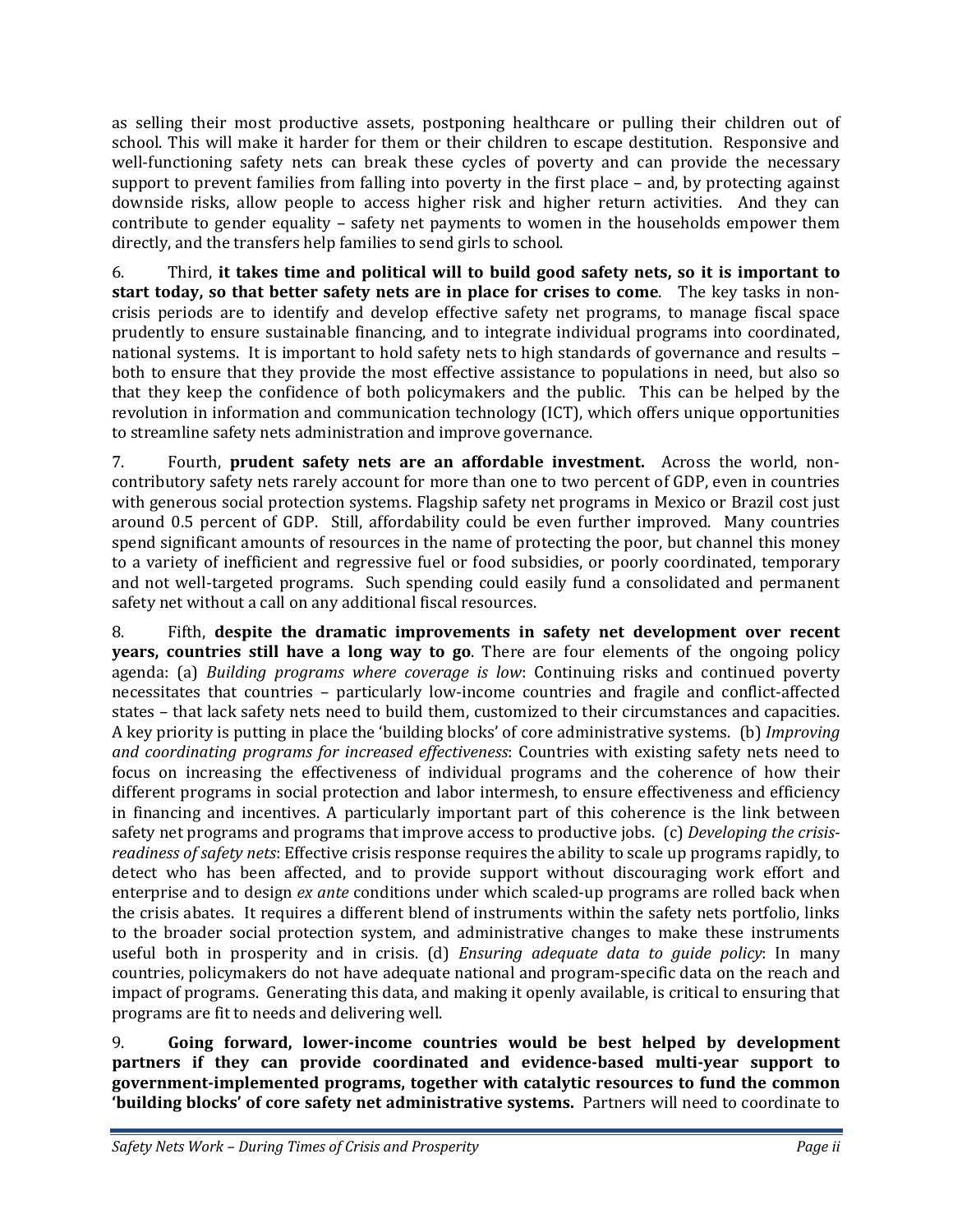overcome fragmentation of programs. First, partners have a role in pooling resources and expertise to build the "basic building blocks" of safety net systems (such as beneficiary identification systems and registries, targeting schemes, monitoring and evaluation arrangements, and payment infrastructure). There is a continuing need for these small, stimulative initial capital investments (such as provided by the Rapid Social Response program) that form the basis from which lower‐ income countries can build effective safety nets to scale. Second, these safety net systems need to be built in ways that are coherent with broader social protection policies, and rigorously and transparently evaluated so as to contribute to better results.

10. **Development partners can also promote knowledge – enhancing the evidence base of what works, supporting experimentation and learning, and helping spread that knowhow.** There is an explosion of new experience from which to learn. There are many more countries and programs than usual working on safety nets – at a stage where they are eager to absorb lessons of what works and what does not.

11. **The World Bank has a unique role to play in the safety nets agenda – as a global, multisectoral, and knowledgedriven agency, which is able to package global technical knowhow, financing and convening power.** The Bank has been an active leader in the safety nets agenda for years, and its engagements have expanded recently with a range of innovative multi‐sectoral and knowledge‐driven instruments (including results‐based lending). The World Bank's value to client countries' work on safety nets rests in its distinctive ability to work with policymakers and practitioners in both the "architecture" and "engineering" of the agenda – from diagnostic analysis and evaluation, to strategy formulation, to the identification of policy options, to devising detailed policy and implementation measures, and finally assistance with financing, technical assistance and capacity building. The Bank has been a key partner to countries in building statistical capacity and transmitting evidence, including through South‐South exchanges of knowledge – both analytical evidence and practical how-to – essential to establishing and improving safety nets.

## 12. **Past crises had often been the catalyst to lasting improvements in safety nets. Now is the time to ensure that the recent crises leave better systems as their legacy.**

# **Questions for discussion:**

- *1. How can the Bank best assist countries in building welltargeted, improved, coherent, crisis responsive and fiscally sustainable safety nets?*
- *2. What specific measures need to be put in place for Fragile and Conflictaffected States and Low Income Countries?*
- *3. What support can be given to boost knowledge and South-South learning on experience on what works in safety nets?*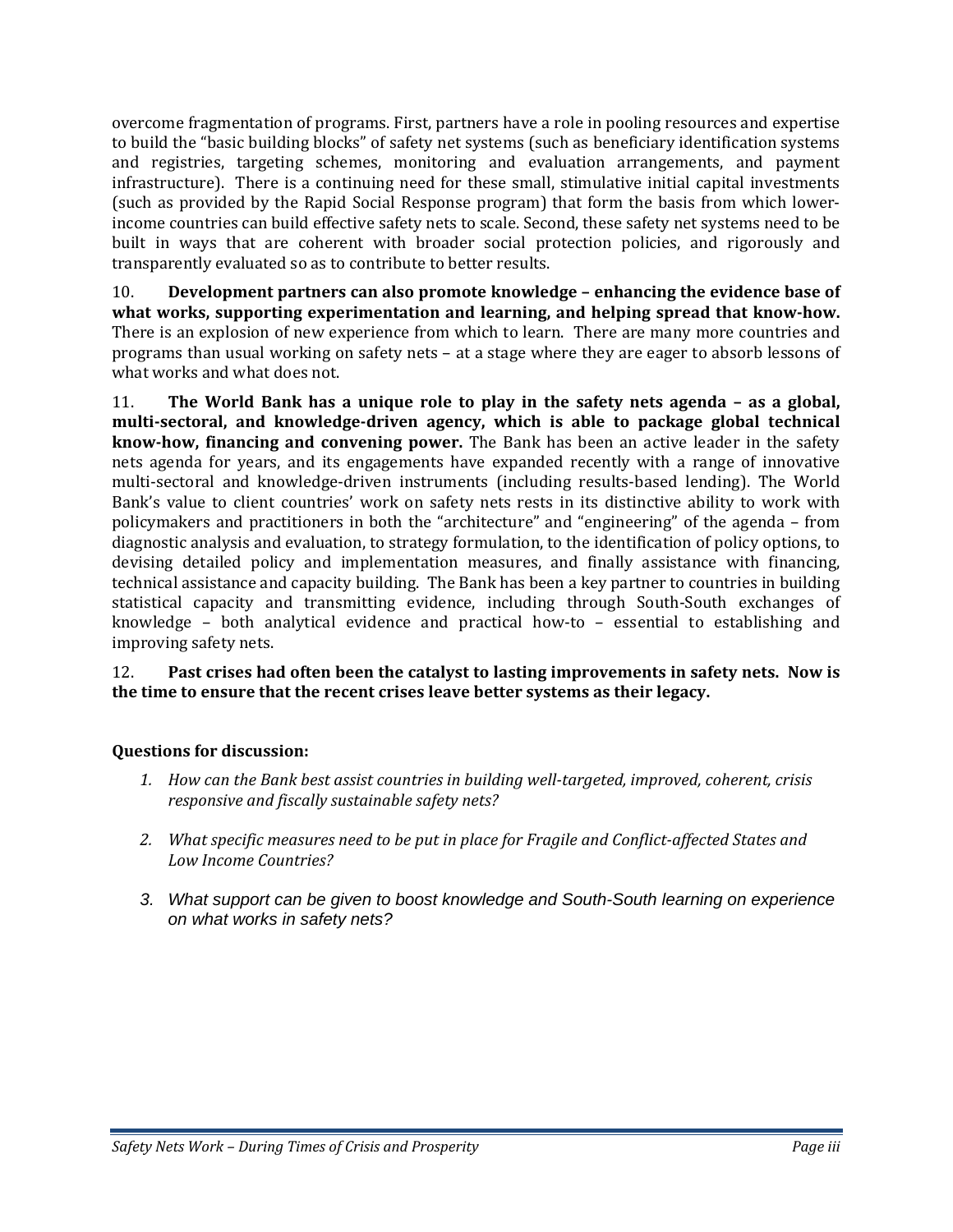# **SAFETY NETS WORK: DURING CRISIS AND PROSPERITY**

1. **The recent and rapid succession of crises has demonstrated the urgent need for safety nets aimed at protecting people – especially the poorest and most vulnerable – from the ravages of different types of shocks.** With each new crisis – the drastic rise in the price of food and fuel in 2008 and again in 2011; the financial implosion and global economic contraction of 2009; the Haitian earthquake and Pakistan's floods in 2010; and drought in the Horn of Africa that begun in 2011 – the demands for policy makers to respond to shocks come fast and furiously.

2. **There is presently an unparalleled opportunity to help developing countries to improve their safety nets.** Currently, 80 percent of developing countries have plans to strengthen their safety nets to better respond to future crises (IEG 2011a).Indeed, since 2008, dozens of countries have created new safety net programs, expanded old ones, and improved administrative systems and governance arrangements to modernize their programs and to make them more efficient (see box 1 for the definition of safety nets used in this paper). This explosion of policy action both assists the clients and countries directly involved and can contribute to providing important global knowledge on questions important to the practice of safety nets, including: How can countries build crisis‐ready programs? How can basic functions be carried out in low‐capacity settings? How can safety nets be made more productive? How can new information technologies help to build sounder, lower cost administrative systems? How can better coordination and shared platforms contribute to more effective coordinated systems?

# 3. **Recent experience confirms five key messages for policy makers.**

- i. Safety nets can reduce the toll of human suffering in the wake of crises.
- ii. Safety nets are needed on a continuous basis to help poor and vulnerable people, even in times of prosperity.
- iii. It takes time and political will to build good safety nets.
- iv. Prudent safety nets are an affordable investment.
- v. Much remains to be done in building better safety nets.

4. **For the World Bank, this is central to its work to improve social protection and labor systems in developing countries, as articulated in the new Social Protection and Labor strategy that is being launched during the 2012 Spring Meetings.**  The strategy promotes more inclusive, responsive and productive social protection systems overall but finds significant gaps in all three of those dimensions. The strategy identifies safety nets as an integral area of intervention within the sector. Linking safety nets systems to other elements of the social protection and labor agenda is part of the central strategic focus. And improving knowledge, especially that pertinent for low income countries, is identified as a key principle of engagement. The safety nets agenda also falls within the priorities of the Post-Crisis Directions paper discussed at the Spring 2010 meetings.

# *1. Safety nets can reduce the toll of human suffering in the wake of crises.*

5. **The recent successive waves of global financial, food, and fuel crises have taken their toll on poor people in developing countries – and even on some of those who were not at poverty levels.** Though there is yet to be a full accounting, the number of people who crossed the threshold from non-poor to poor was not as great as initially feared, $1$  though poverty increased in some countries – as much as 4–6 percentage points in Guatemala, Egypt, Cambodia, Latvia, Turkey, and Kyrgyz Republic in 2009-10 compared to pre-crisis levels.<sup>2</sup> The pace of poverty reduction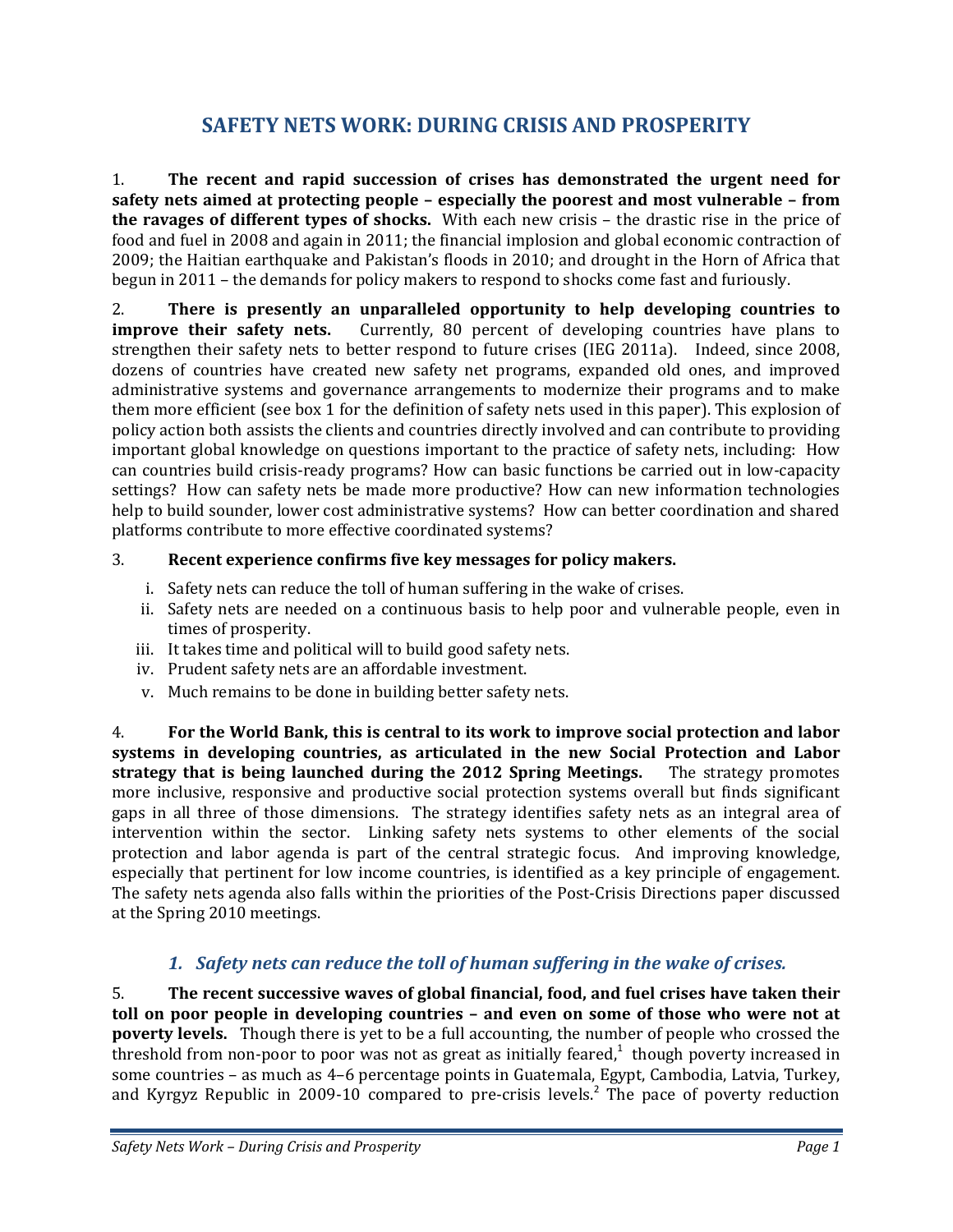slowed in many more countries – with poverty declining by less than it would have in the absence of the crises.<sup>3</sup> But not all income losses were captured by movement across the poverty threshold. A survey in Eastern Europe and Central Asian countries found that between 15 and 30 percent of population had suffered an income loss as a result of the crisis, though poverty rates increased by just a few percentage points.<sup>4</sup> The employment rate declined and the unemployment rate increased in most economies, with losses concentrated in particular sectors. In Zambia, for example, nearly one in four workers in the mining sector lost their jobs in 2008. In Cambodia, more than 63,000 garments jobs - a fifth of the total - were lost.<sup>5</sup> The shock waves spread through labor markets and

#### **Box 1: Safety Nets and Their Role in Social Policy**

**Social safety nets are transfers targeted to the poor or vulnerable in some manner.** Common examples are:

- Cash transfers unconditional or conditional; narrowly targeted to the poor or covering all people who belong to vulnerable categories in the population – such as children, the elderly or disabled.
- Transfers in kind most commonly school feeding, but also food rations and other essential goods delivered in kind.
- Income support delivered in exchange for participation in work or training activities.
- Fee waivers for essential services such as health, education, or heating.

**Safety nets are only a small part of wider social protection, poverty reduction and development strategies, as shown in the figure.** A full social protection policy will include social insurance – including unemployment insurance – labor and training programs and labor regulation. A full social policy will include education and health, housing, access to utilities, as well as social protection. A full poverty reduction strategy will encompass private sector and agricultural development, and infrastructure and services to help households increase their productivity.

The coverage, shape and success of other policies will influence how large a role safety nets must play. Inclusive growth and good jobs will reduce the number of poor. Free and universal education will reduce the need for safety nets to help parents pay for the direct costs of schooling. A stable economy will reduce the need for crisis response from safety nets. Financial inclusion will allow more households to use savings and insurance to smooth income. These policies are all critical to development and must be pursued. But there are always households that fall through the cracks, even in wealthy countries and the more so in poorer ones.

**Safety nets are often synergistic with other policies**, for example when conditional cash transfers or school feeding help to bring children to school so that the education system can teach them, or when income support stabilizes cash flow so that households can make timely outlays for seeds or fertilizer and put to use the advice of agricultural extension agents. Safety nets are most effective and efficient when they are coherent with other social protection programs, including social insurance programs and those aimed at improving productive work.



*Safety Nets Work – During Crisis and Prosperity Page 2*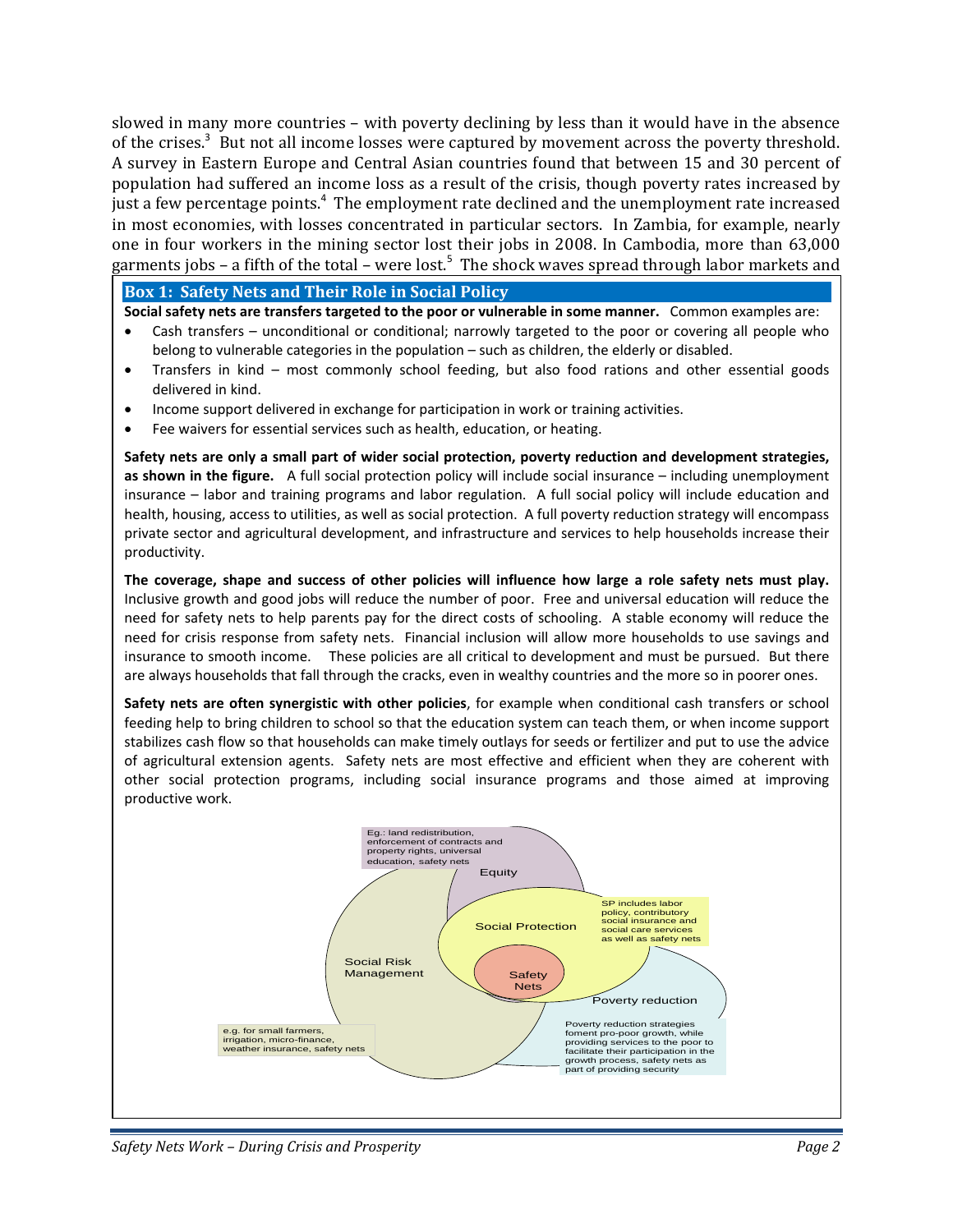fell disproportionately on the quality of employment, rather than on the number of jobs. A study of 44 middle income countries shows that three quarters of the decline of growth of the wage bill between December 2007 and September 2009 was due to a decline in earnings rather than a decline in employment.<sup>6</sup>

6. **Crises can drive vulnerable families into poverty, make those already poor even worse off, and pose permanent harm to citizens' health, education, and capacity to support themselves.** Spells of sudden impoverishment can lead to long-term consequences, especially in low-income countries.<sup>7</sup> Irreversible losses to children's development during crisis can undermine their future prospects in life, and previous crises have left never healing scars. $8\,$  In the most recent string of crises, effects were dramatic in some countries<sup>9</sup> – studies from Bangladesh, Cambodia and Mauritania show increases in the order of 50 percent in levels of acute malnutrition of poor children younger than five.<sup>10</sup> Adverse impacts on human capital were found even in countries that were less poor. In Armenia, for example, households that suffered job loss, reduced hours of work or wages during the financial crisis were 15 percentage points more likely to reduce visits to doctors – and spent 14 percentage points less on medicine than a matched comparison group.<sup>11</sup> In Turkey, the crisis caused 75 percent of the poor to reduce children's food consumption, 29 percent to curtail health care use, and 14 percent to cut back on education spending.<sup>12</sup> In Vietnam, as a result of the 2008 food price rises, poor families were likely to pull their children out of school, especially those at secondary levels.<sup>13</sup> In Nepal, the rural poor overwhelmingly reported borrowing money to buy food, both directly (76 percent) and via pawning their assets (14 percent).<sup>14</sup>

7. **The** *Global Monitoring Report 2010* **reported that girls were more affected than boys and that more progress was lost during downturns than gained during growth periods** <sup>15</sup>Life expectancy of girls and boys increased by two years during good times, but decreased by seven years for girls and six years for boys during bad times. Primary education completion rates rose by 5 percent for girls and 3 percent for boys during good times, but fell by 29 percent for girls and 22 percent for boys during bad times. Female-to-male enrollment ratios fell severely during downturns, with higher drops in tertiary and secondary education than in primary education. When food was short, women often reduced their own consumption to leave more food for other household members - in a survey in Cambodia in 2008, 44 percent of households reported that women ate less, in order to save food for other family members. 16 And if families decide to pull children out of school, it is more often their daughters that are kept home.

8. **Where safety nets existed, however, they helped to save lives, provide families with a basic income, and keep children healthy and in school.** Well‐timed and adequate assistance in countries with adequate safety nets prevented more poor families from suffering irreparable damage – something well documented from past crises and for which the most recent set add a few more pieces of evidence. Assistance was in the form of cash or in‐kind transfers, extra income from employment on labor-intensive public works, unemployment benefits, or fee waivers for essential services including health, education, and heating. For example, the Ethiopian Productive Safety Net Program (PSNP), which was designed to create a predictable safety net for chronically poor households, has proven to be an effective means of responding to shocks. In 2008, the Government scaled-up the PSNP to provide additional transfers to 4.4 million existing beneficiaries negatively affected by the food, fuel and financial crisis and local drought. Based on this experience, the PSNP was again scaled up in response to severe droughts in the Horn of Africa in 2011, averting the famine and destitution that unfolded in neighboring countries that did not have a safety net in place. Nicaragua expanded its school feeding program response to rising food prices, and not only staved off drop-outs but slightly increased retention and attendance.<sup>17</sup> Due to rising food prices, stunting increased in young children in poor areas in El Salvador, but not among children in the same areas that participated in the new conditional cash transfer program.<sup>18</sup>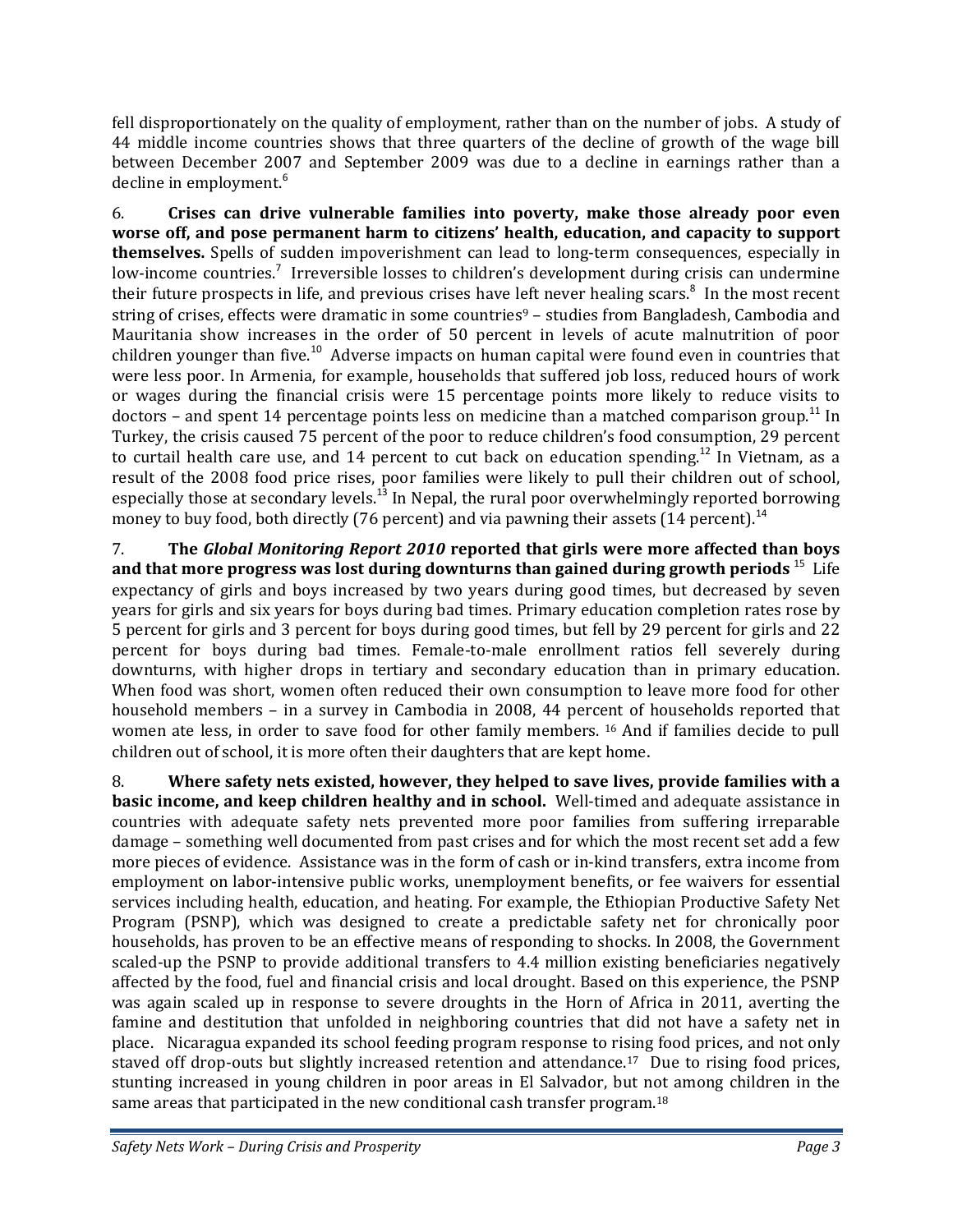9. **When crises inevitably occur, safety nets are among the most costeffective ways to protect vulnerable and poor people.** Of course, macroeconomic, financial and structural policies, if well-designed, well-regulated and well-coordinated, can lower the frequency and severity of the crises themselves – perhaps the best way to protect poor people from their ravages.In addition, well-functioning credit and insurance markets can help the most vulnerable people bridge occasional shocks. However, the reality is that in most situations, these optimal policies do not exist, and credit markets do not work – especially for the poorest. Traditional informal support mechanisms (including extended family networks, community mutual help, remittances) are increasingly under strain with demographic change, and increased volatility, and data show that they fail to provide support to all poor in need. 19 Good safety nets that reach the most vulnerable, therefore, are an essential part of the policy toolkit.

# *2. Safety nets are needed on a continuous basis to help poor and vulnerable people.*

10. **Those suffering the daily deprivation of continuous poverty or from householdspecific crises – such as the illness or death of a breadwinner, an accident or disability, or the loss of a job – far outnumber those who are affected by the type of crises that make news headlines.** In Eastern Europe and Central Asia, the region worst hit by the financial crisis, 2.8 million people lost their jobs between December 2008 and December 2009; but there were already 9.4 million unemployed before the onset of the crisis. In Pakistan, the 2010 floods affected 20 million people; but there were already 35 million Pakistanis struggling in poverty. The 2008 food price spike increased the number of undernourished by 63 million; but there were already close to 1 billion undernourished people in the world.20

11. **Evidence shows that safety nets can produce an impressively wide array of positive and productive effects, ranging from increased schooling to investments in household enterprises to reduced risky behaviors among teens.** Just as poverty has many negative manifestations, so safety nets can produce many positive effects. They raise incomes immediately, and rarely discourage adult labor supply, deter migration or have any undesirable impact on fertility. <sup>21</sup> In fact, some programs have led to noticeable increases in savings or investments in household livelihoods.<sup>22</sup> Transfer programs raise enrollment and attendance at school and health clinics. When services are adequate, transfers can help children achieve levels of nutrition, health and schooling that improve their odds of earning well in their adulthood, usually with gains largest among the most disadvantaged groups – girls, ethnic minorities or the poorest, improvements that would be expected to increase their earnings in adulthood.<sup>23</sup> Safety nets also curb risky teen behaviors, such as smoking, unsafe sex and early marriage.<sup>24</sup> The growing evidence suggests that the poverty relief achieved by these programs increases self‐esteem, improves mental health and positively impacts on broader aspects of personal and family welfare. Each year now, up to thirty studies from an increasingly broad range of countries add to our understanding of the positive and productive dimensions of impacts from different programs.<sup>25</sup>

12. **Concerns about vulnerability of women and girls are central for safety net design**. Take four instances: First, most conditional cash transfer (CCT) programs and some unconditional cash transfers, scholarships and widows pensions pay the benefits directly into the hands or bank accounts of women. The evaluations of these programs show the positive impacts of this design feature on women's voice and empowerment. For example, in Mexico and Turkey it was found that women participating in the CCT programs benefited from recognition of their importance in the family, new freedom of movement, and some increased confidence, awareness and knowledge – all without paying a major price in terms of intra-household harmony.<sup>26</sup> Second, these programs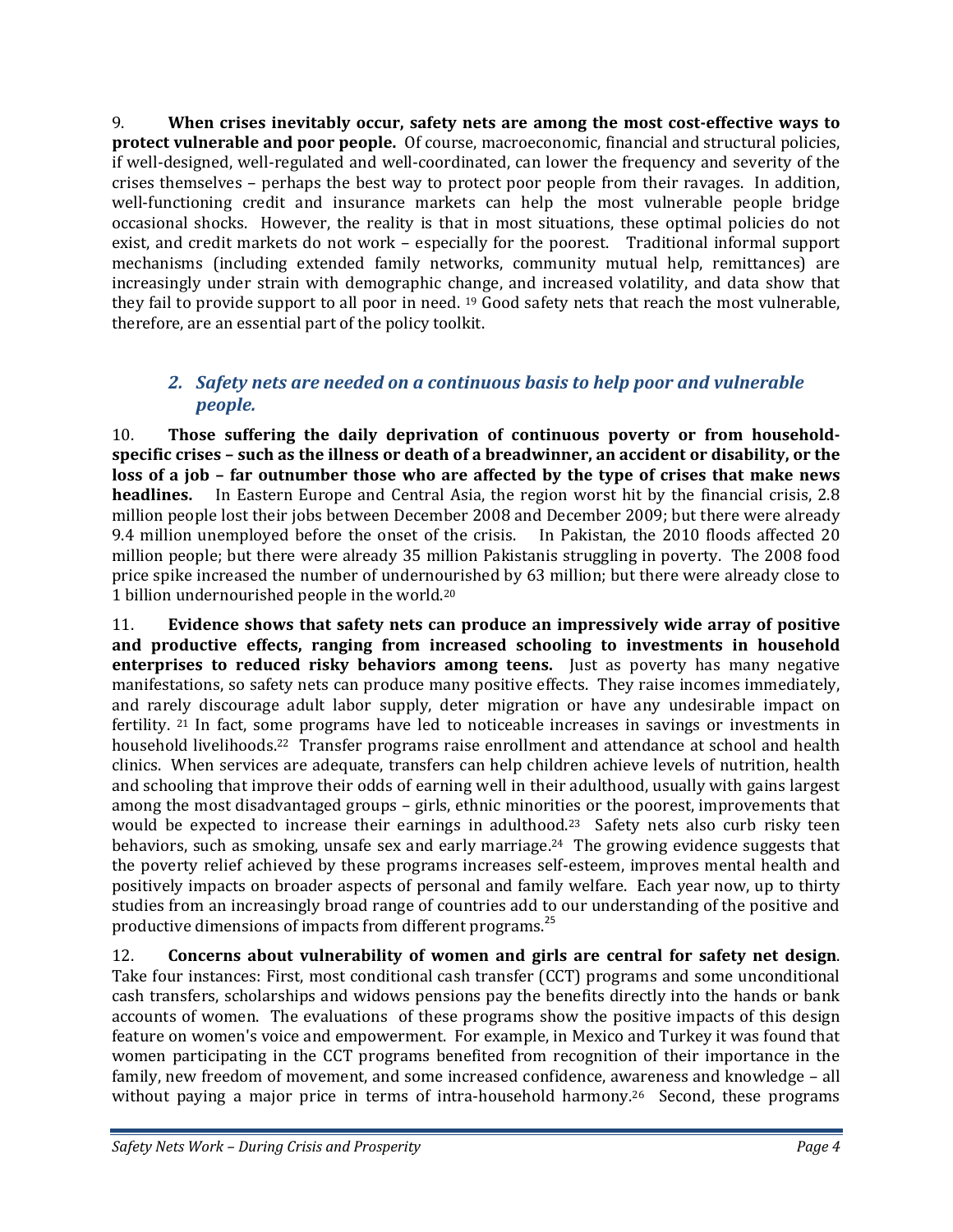support girls' schooling, with all the associated positive effects; for example, a program in Punjab, Pakistan increased the chances of completing middle school for girls by 3‐6 percent and the transition from middle to high school by 6 percentage points. Third, most public works programs provide equal pay to men and women, often in contrast to the market practice and sometimes pushing up significantly wages for female labor in the market. Design and implementation of these programs can also improve women's participation, through providing child care facilities at project sites (as was done in India's Maharashtra Employment Guarantee Scheme, a precursor to the current National Rural Employment Guarantee Scheme) and scheduling works/tasks in a flexible manner.27 Fourth, safety net programs often assist their clients in obtaining identification or legal documents registering marriages and births – which in turn can help women to gain greater voice and claim their legal rights. For example, the Pakistan Benazir Income Support Program has helped register 15 million female citizens for Computerized National Identity Cards, providing these women the possibility to vote and to access banking and other services.28

13. **Safety nets also contribute to economic growth.** Experience shows that when it is well designed, social protection can both redistribute the gains from growth and, at the same time, contribute to higher growth**. <sup>29</sup>** This is achieved through three pathways: (i) at the level of participating individuals or households by protecting investments in their assets – especially their main productive asset, human capital – contributing to higher lifetime earnings; (ii) at the level of the community, via new community infrastructure, increased demand, and positive spillovers from beneficiaries to non-beneficiaries, and (iii) at the level of the overall economy, by acting as stabilizers of aggregate demand, improving social cohesion and making growth‐enhancing reforms politically feasible. These can entail reform of inefficient and inequitable subsidies – or labor market reforms that help move from the protection of jobs to more efficient and direct protection of workers.

14. **The evidence is particularly strong for the human capital channel**. For example, participants of CCTs in Mexico and Colombia have demonstrated sustained income gains after leaving the programs.<sup>30</sup> But there is evidence for the other pathways as well. Ethiopia's public works part of PSNP led to the rehabilitation of over 167,000 hectares of land and 275,000 kilometers of stone and soil bund embankments, all of which will help mitigate the effects of future droughts.31 In Malawi, the Dowa Emergency Cash Transfer increased local incomes by US\$2‐ US\$2.25 for each US\$1 transferred by the program. In South Africa, cash transfers make finding new work more feasible, as recipients can afford bus fares, work clothes and funds for migration to urban areas, and at a macro level, extended labor intensive public works increased the country's GDP by 0.34 percent in 2004 while costing 0.2 percent.<sup>32</sup>

15. **These positive effects cannot be taken as assured – the caliber and design of implementation of safety nets affects the likelihood and magnitude of impacts.**  As section 5 discusses in detail, there is much room to improve the impacts of safety nets. There are badly performing safety net programs as well as successful ones. And impacts are commonly positive but not universally so, and the magnitude of impact is often smaller than hoped.

16. **In many countries, citizens view safety nets as part of their social contract.** World Values Surveys from 32 countries (1999‐2004 wave) show that 91 percent of people think that in a just society it is very important or important "to guarantee that basic needs are met for all, in terms of food, housing, clothes, education, health." The dialogue underlying safety nets has a human rights focus in countries such as India and Brazil, and for agencies such as the International Labour Organization (ILO). In 2006, the African Union issued the "Livingstone Call to Action" with 13 signatory African nations calling for social transfers to take a bigger role in social policy, for more capacity building, and long term funding commitments; more recently the ILO, WHO and other UN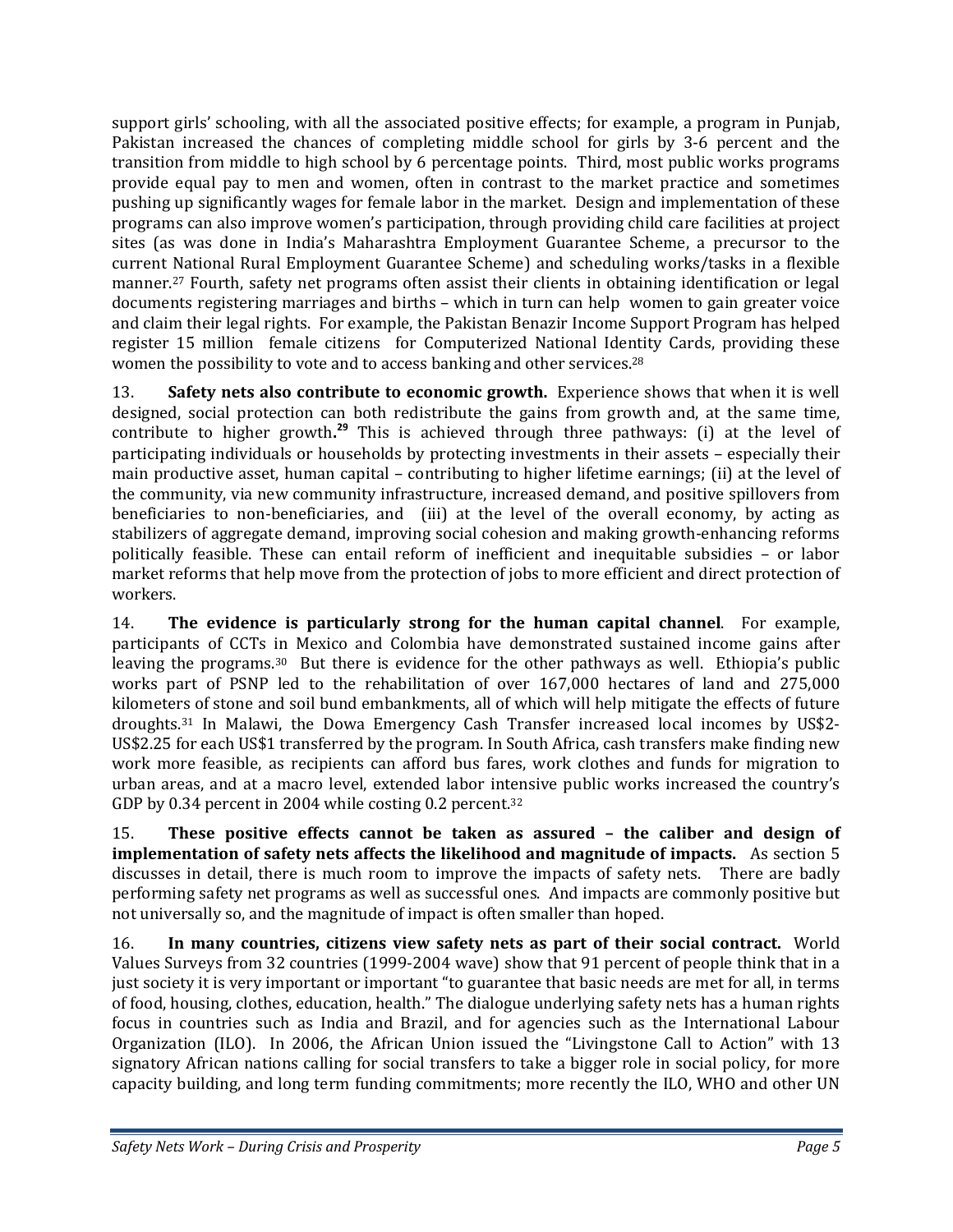bodies have called for a "Social Protection Floor" with a minimum level of access to essential services and income security for all.

17. **The last 25 years have seen a transformation in safety nets, with middleincome countries leading the way.** Conditional cash transfer programs have evolved from localized, experimental programs in Brazil and Mexico into large national flagship social programs in these and many more countries. Indeed, today there are programs in about thirty countries (most of Latin America, Jamaica and a number of other Caribbean countries, Turkey, Philippines). During this same period, China has expanded its *di Bao* into the largest (unconditional) cash transfer program in the world. Some Central and Eastern European and Central Asian countries have transformed their safety nets to better fit market economies, adding poverty-targeted cash transfers and creating fiscal space for them through reducing distortive and inequitable energy subsidies and expensive programs of categorical privileges. South Africa has popularized the deployment of non-contributory transfers to the elderly, the so-called "social pensions', now present in sixty countries.<sup>33</sup> More than 50 countries now have labor intensive public works programs, which are operated in response to drought or natural disaster, or as a permanent stepping stone into more secure livelihoods.<sup>34</sup> 'Hybrid' programs that provide income support to those in training are being used as well in increasing numbers of countries help labor market transitions for youth and works let go in crises. Sub‐Saharan Africa has recently been experimenting with cash transfers as never before: a recent tally cited 123 programs in 34 countries, many still pilot or small‐scale, but demonstrating interest and giving a chance to experiment with approaches to implementation in low capacity settings.<sup>35</sup>

18. **In this drive toward better safety nets, SouthSouth action has been a marked feature.** From the earliest stage, developing countries have been learning from one another; for example the Mexican, Colombian and Brazilian governments have hosted many dozens of delegations from other countries eager to learn from their experiences. Brazil has a formal program of social protection technical assistance to Africa. The Russian Federation is the largest donor to the Rapid Social Response multilateral trust fund that supports South‐South knowledge exchanges and investments in the building blocks of safety nets in the poorest countries. And India's grand experiment with guaranteed minimum rural transfers through public works is being emulated by other countries and being keenly watched by many more. The appetite for peer learning among the leadership of many safety net programs is demonstrated by their participation is face to face South‐South conferences and regional virtual "learning circles".

19. **Safety nets play a central role in the social protection strategy of the World Bank and other international development agencies.** The Bank launched its first social protection and labor strategy in 2001, and is launching its next 10-year strategy in Spring 2012. The strategy emphasizes the need to build coherent portfolios of social protection programs – including and especially social safety nets – to improve resilience, equity and opportunity for people (see Box 2). Social protection approaches, frameworks and strategies are being formulated by the European Commission, ILO, UNICEF and other bilateral and multilateral agencies. There is now an emerging global consensus that social protection promotes pro‐poor economic growth and that social protection policy – including safety nets – has a key role to play in poverty reduction.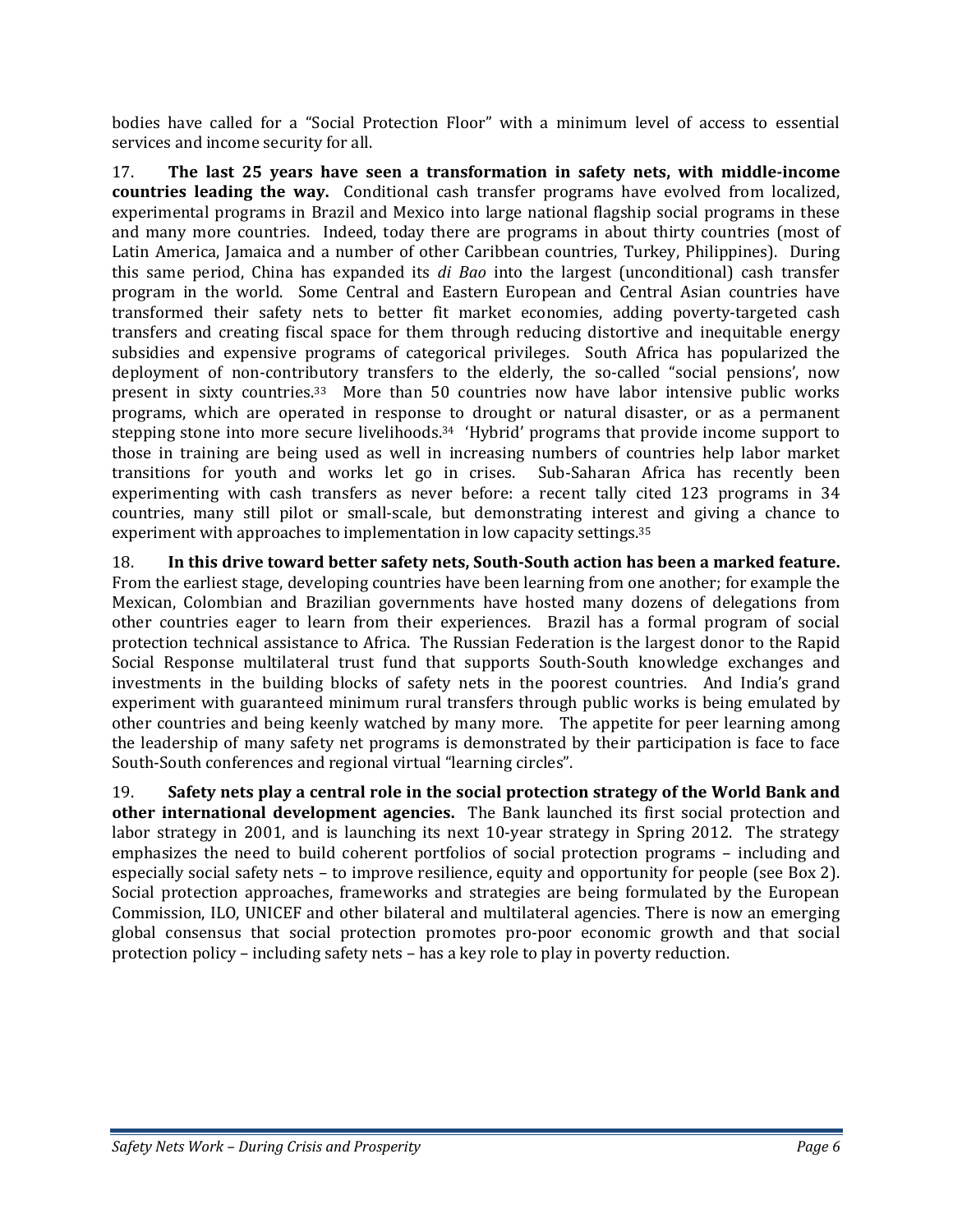**Box 2: Resilience, Opportunity and Equity: The World Bank's Social Protection and Labor Strategy 20122022**

This new strategy is guided by three overarching goals, a clear strategic direction, and engagement principles:

- The *overarching goals* of the strategy are to help improve resilience, equity, and opportunity for people in both low‐ and middle‐income countries.
- The *strategic directions* are to make social protection and labor more responsive, more productive, and more inclusive of excluded groups – including the very poor, the disabled, those in the informal sector and, in many cases, women.
- The *engagement principles* for working with clients are to be country-tailored and evidence-based in operations and knowledge work; and collaborative across a range of sectors and actor*s.*

*Source*: World Bank (2012)

# *3. It takes time and political will to build good safety nets*

20. **Running a safety net program entails administrative capacity for determining eligibility, making efficient payments to beneficiaries, monitoring and evaluation, handling grievances, and transparency and accountability.** Each of these administrative functions requires decision-making to define procedures, trained staff and inputs to run them. Even "quick" and dirty" emergency programs typically take six months to get off the ground, often longer, and it can take years to refine systems and capacity to make programs as cost‐effective as possible.

21. **Lacking adequate and ready safety net instruments, many developing countries resorted to costlier and lessefficient responses during the recent crises, paying a high price for their lack of capacity.** During the food crisis, of the 81 countries covered by FAO's census of measures adopted by developing countries, 76 adopted import-tariff reduction measures to reduce domestic food price inflation in mid‐2008. Thirty‐five countries resorted to food subsidies; some countries reduced taxes on fuel or increased civil servant pay and pensions; some increased minimum wages.<sup>36</sup> These measures are not efficient in protecting the poor and increase risks to fiscal stability, creating distortions and increasing costs for government and businesses.

22. **This points to a clear lesson for all countries, regardless of income: Invest in safety nets today so they are in place for the crises to come.** After the East Asian crisis that began in the late 1990s, for example, the ministers of the 21 Pacific Rim countries that constitute the Asia‐ Pacific Economic Consortium endorsed the idea that safety nets are important in crisis response and should be built in advance of crises. Similarly, after the recent waves of crises, there have been calls to ensure that safety nets are in place to protect the poor from shocks to come.

23. **Crises have often been the catalysts to building better safety nets, as governments that were initially unprepared developed systems for future use.**  For example, during the Dominican Republic's banking crisis of 2003, the government had few good instruments for response – and poverty increased by 15 percentage points and unemployment by four percentage points. In 2005, the government established the *Solidaridad* conditional cash transfer program and started to build the unified registry system. The system and structures developed then became the corner-stone to the country's response to global financial crisis in 2008-09. The government was able to quickly expand coverage of its safety net, including subsidized health insurance programs. In large part because of the government's responsiveness, despite the 2008-09 global crisis, poverty (and in particular extreme poverty) has even slightly declined since 2007. This story of one crisis leading to stronger, more responsive safety nets has been repeated in a wide range of countries from Bangladesh and India, Indonesia and Korea, Mexico and Colombia, to Ethiopia and Ghana.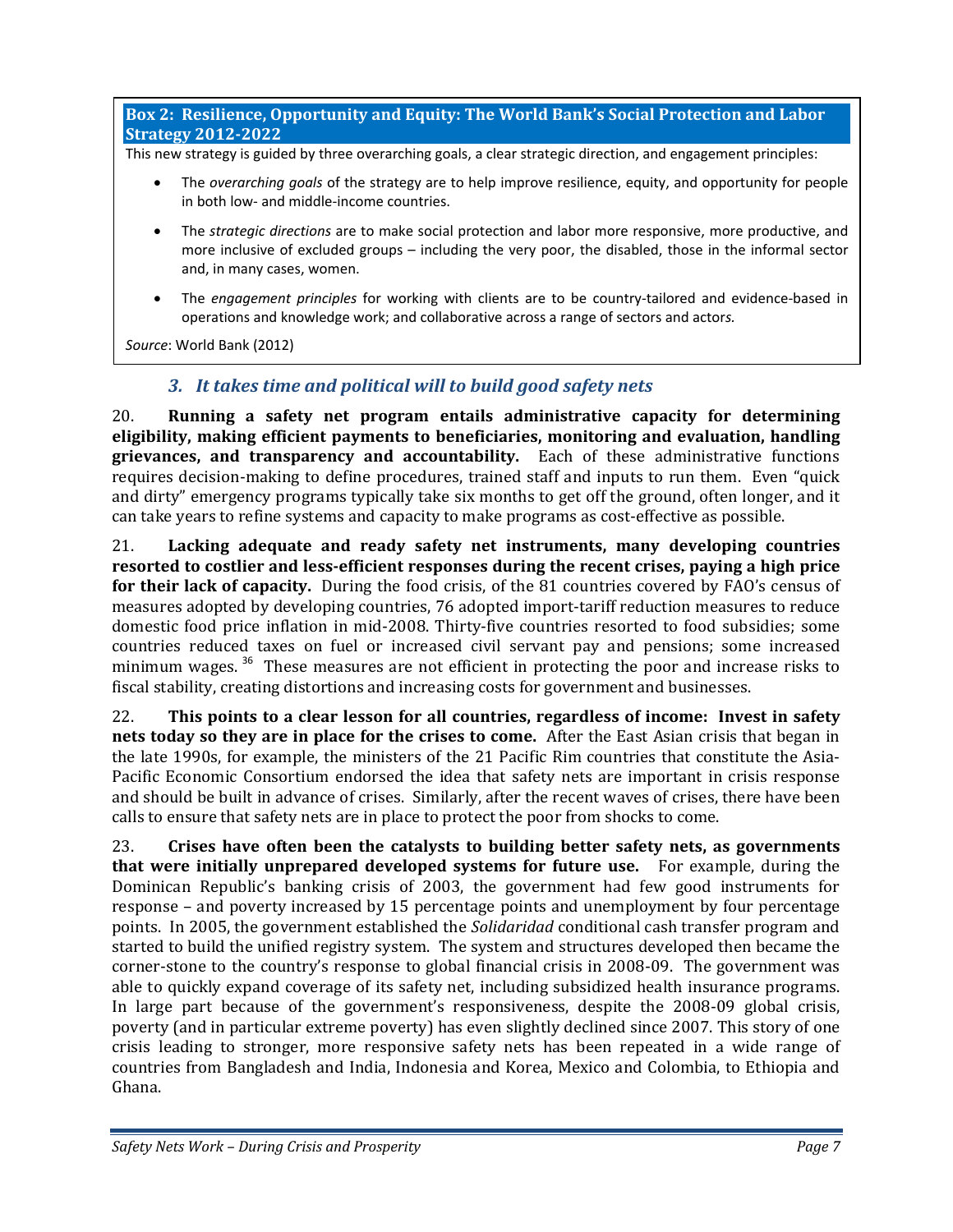24. **But too often, attention to safety nets has faded away as crisis headlines pass and governments strive to recover fiscal balances.** Results from a recent IEG survey indicate that only 16 percent of developing countries' safety nets were well positioned to respond to the food, fuel and financial crises by being able to identify and reach affected poor households.<sup>37</sup>

25. **Though it may seem daunting to develop good capacity, scrimping on program administration can doom a program.** Governments in countries that deploy programs with few clients, low benefits and especially those that are temporary may invest little in core administrative systems. But without good systems, the program may be open to fraud and error (see box 3), produce poor or mediocre results, and be unable to document and display the results it does achieve. Without proof of a good impact such programs are unable to make a persuasive case in defense of their funding and remain small and ineffective, or are cancelled.

26. **Because there are significant start up costs and economies of scale in program** administration it is efficient to invest in a few programs that will go to large scale and/or **continue over the medium or long run, and where possible to share administrative functions across programs.** A comparison of about two dozen mostly small, young transfer programs in Africa showed administrative expenditures of over 30 percent of total costs in over half the cases<sup>38</sup>, whereas administrative costs for mature, to-scale cash transfer programs largely in Europe and Central Asia and Latin America are more on the order of 8-15 percent.<sup>39</sup> Operating continuous and fewer larger programs will help keep start up costs to a reasonable fraction of running costs. Another way of achieving economies of scale is to use the same administrative platform for multiple programs. This is happening increasingly frequently with household targeting systems. Colombia's proxy means test, for example, was devised to target its subsidized health insurance in 1995. In subsequent years it has been subject to several reforms and upgrading of capacity, today the SISBEN registers 27.1 million individuals, with more than 8 institutions and 31 programs making use of it to target their benefits, making roughly 18 million transfer transactions and generating on-demand monitoring reports for management. Such common targeting platforms have been or are being developed in many countries, for example, several years ago by Georgia and Dominican Republic, very recently by Lebanon and Ghana.

### **Box 3: Governance and Safety Net Programs**

All transfer programs are subject to some level of error, fraud and corruption; reducing it is on the policy agenda even for OECD countries. Although a few programs are notoriously deficient in these areas, technical approaches to reducing error, fraud and corruption are relatively well known. Approaches to good governance include:

- Basic design strategies: Ensure that the funding provided is commensurate with the number of people who meet eligibility criteria; allocate funds to jurisdictions based on explicit and transparent criteria such as poverty maps; use the best identification system for beneficiaries consistent with their coverage and cost; keep eligibility criteria and benefit formulae as simple as congruent with good impacts, reinforcing controls for programs with more complex criteria; use payment mechanisms that operate through financial agencies and that pay beneficiaries directly; etc.
- Develop adequate control features within the programs: Develop rigorous M&E processes such as audits, quality control mechanisms, spot checks, reconciliation of accounts, policies to ensure access to information, and formal grievance redress mechanisms.
- Develop demand-side accountability elements: engage citizens in social audits, third-party monitoring, and information provision through report cards
- Protect programs from undue political influence: prohibit changes in program rules or number of beneficiaries in the months prior to elections; prohibit electorally related activities by program staff and use of information about beneficiaries for political purposes; provide beneficiaries with information and grievance procedures outlining the independence of benefit receipt and electoral activities or voting; increase permanency of programs by basing their authorization in legislation rather than executive degree.

*Safety Nets Work – During Crisis and Prosperity Page 8 Source*: Grosh et al. (2008); von Stolk and Tesliuc (2010); Bassett et al. (2012)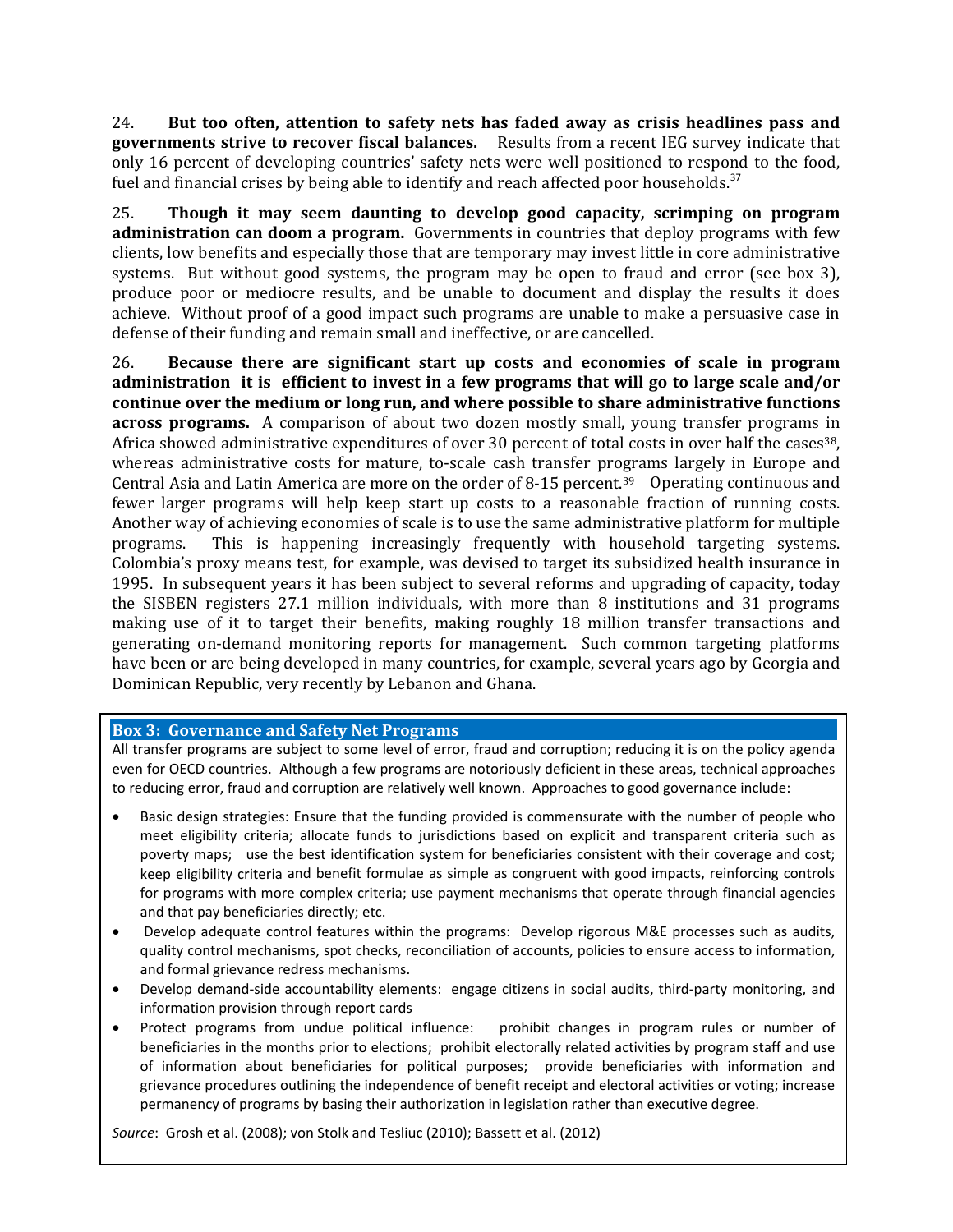# *4. Prudent Safety Nets are an Affordable Investment*

27. **Countries can not afford the absence of safety nets.** The consequences of leaving the poor without protection imposes large costs to national economies, and ultimately on the public purse. For example, the cost of malnutrition of children in high‐burden countries is calculated to be about 2‐3% of GDP annually for the entire working life of the affected cohorts – multiple times the cost of averting such loss.40 And households can face years of lower earnings if, in adversity, they lose key productive assets.<sup>41</sup> Safety nets are not the whole answer to these problems, but can help.

28. **Because safety nets are defined as a rather narrow part of social policy, they are not very expensive.** On average, governments spend 1-2 percent of GDP on such programs<sup>42</sup>, with some notable, large single programs such as *Bolsa Familia* costing about 0.4 percent of GDP (in 2010) and India's MGNREGA about 0.5 percent  $(2009-10)^{43}$ . Even in countries with generous social protection systems (see Figure 1 for Eastern Europe GDP, and Central Asia), safety nets rarely account for a large share of GDP as compared with social insurance (especially old-age pension) programs.

29. **Many countries already spend a surprisingly large amount on poorly targeted, loosely coordinated, temporary programs of limited effectiveness. The same amount of resources could easily fund a consolidated, efficient, and permanent safety net with better results.** For example, in common with many other African nations, Senegal has recently experienced many shocks. In response, the government has extended general price subsidies on key staples such as rice, wheat, and milk and on fuel and electricity. These policies





*Source:* Europe and Central Asia Social Protection Database, World Bank

have been expensive, rising from 0.5 percent of GDP to 3 to 4 percent of GDP. A good deal of these public expenditures benefits non‐poor people. In comparison, the IMF has estimated that a comprehensive conditional cash transfer program would cost Senegal around one percent of GDP (IEG 2011a).

30. **Food or fuel subsidies, as well as broad benefits targeted to specific categories of the population, often consume large resources that could be used more equitably and efficiently for safety net programs.** For example in Burkina Faso, total spending on safety net programs over 2005‐2009 averaged 0.6 percent of GDP, reaching by 2010 almost one percent of GDP. This amount is comparable or exceeds the share of GDP that Brazil, India, or Colombia spend on one of their flagship safety net programs. But Burkina Faso's resources were thinly spread across many different programs, including fuel subsidies that almost exclusively go to well-off people (IEG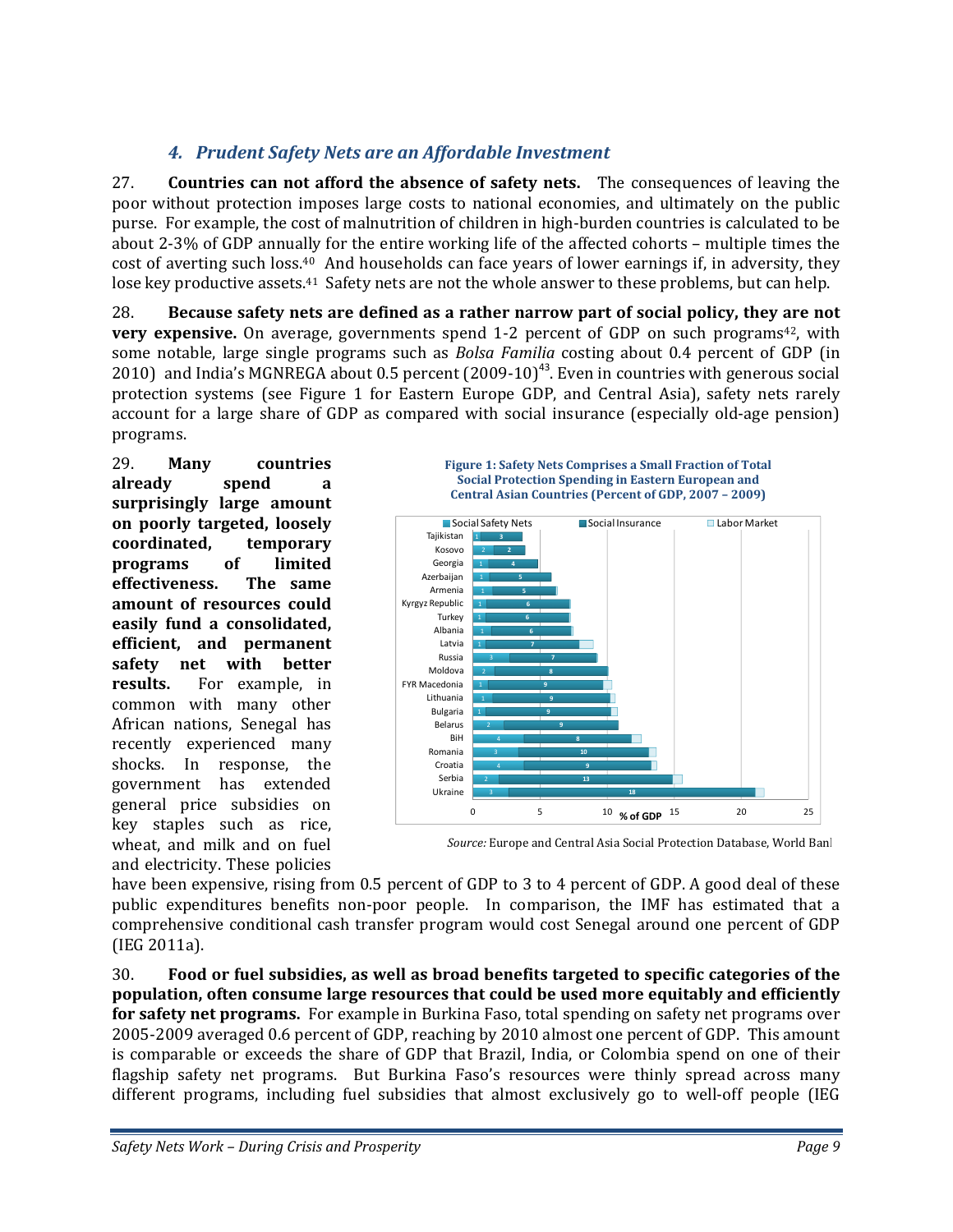2011a). Sub-Saharan African countries spend over 2 percent of their GDP on fuel subsidies – several times spending on safety nets; spending on fuel subsidies is the same order of magnitudes for East Asia and South Asia and even higher in Latin America, Eastern Europe and Central Asia and the Middle East and North Africa. 44

31. **The political economy of reducing spending on general price subsidies is difficult, but easier where credible safety nets (including povertytargeted fee waivers or discounts) protect part of the population.** Given the difficulties in reducing subsidies, it is perhaps especially important to avoid putting them into place to begin with. Their huge upsurge in 2008 is a troubling legacy of the crisis (IEA estimated fuel subsidies in the world at US\$557 billion in 2008, representing one percent of global GDP)<sup>45</sup>, and underscores the importance of starting to build better safety nets now so that when confronting future price increases, governments have a sounder range of solutions to offer and resort less to price subsidies.

32. **In some countries, fiscally neutral reforms may be possible by rebalancing the share of spending for povertytargeted income supplements and other less effective programs carried out in the name of poverty reduction or allied social goals.**  For example, during Eastern Europe and Central Asia's growth surge in the 2000s, many categorical programs became more generous while the role of poverty-targeted programs dwindled. This left the needs-based programs less ready to help in time of crisis than had perhaps been understood – suggesting the need for some rebalancing.46 In countries across the world, a large share of agricultural subsidies benefit larger farmers, where reforms could focus them further on the poor.

33. **In other countries, additional resources will be required to build an adequate basic safety net.** Fortunately, in many countries where safety nets are comparatively weak or absent, economic growth is projected to be strong in the coming years. This creates fiscal space to mobilize more resources for this purpose. In Tanzania, for example, growth has accelerated to about 7 percent per year since the late 1990s, while poverty r*ates have been stagnant and government spending on safety ne*ts only about 0.3% of GDP. Recently, the Tanzanian government launched the *National Strategy for Growth and Poverty Reduction (MKUKUTA)*, which placed "adequate social protection and rights to the vulnerable and needy groups" as one of the main goals in the country's five-year development plan. Poor and vulnerable people will be served by a mix of programs, including a new seasonal public works program and a year-round conditional cash transfer program, which will use some shared administrative systems. In all such countries, however, there is a political economy and design challenge – to expand programs in line with both current and projected resources, so that the safety nets are both adequate and sustainable.

34. **The more difficult problem is in the lowincome, lowgrowth countries with low tax collections.** For these countries, careful use of international assistance may be the best medium‐ term strategy. A particularly high priority would be to ensure that the programming is effective and invests in the future – for example through links to nutrition and education or to building community assets.

# *5. There is a large unfinished agenda on safety nets*

35. **Despite the dramatic improvements in safety net development over recent years, there is still a long way to go.** According to World Bank staff institutional assessments of safety nets preparedness in 137 countries, the task of building strong safety net remains a challenge for most countries, especially the poorest countries: over 60 percent have weak capacity in safety nets, lacking coverage and administrative systems. Only 10 percent of the countries had strong capacity, and even in these there is a remaining reform agenda of improving crisis responsiveness, improving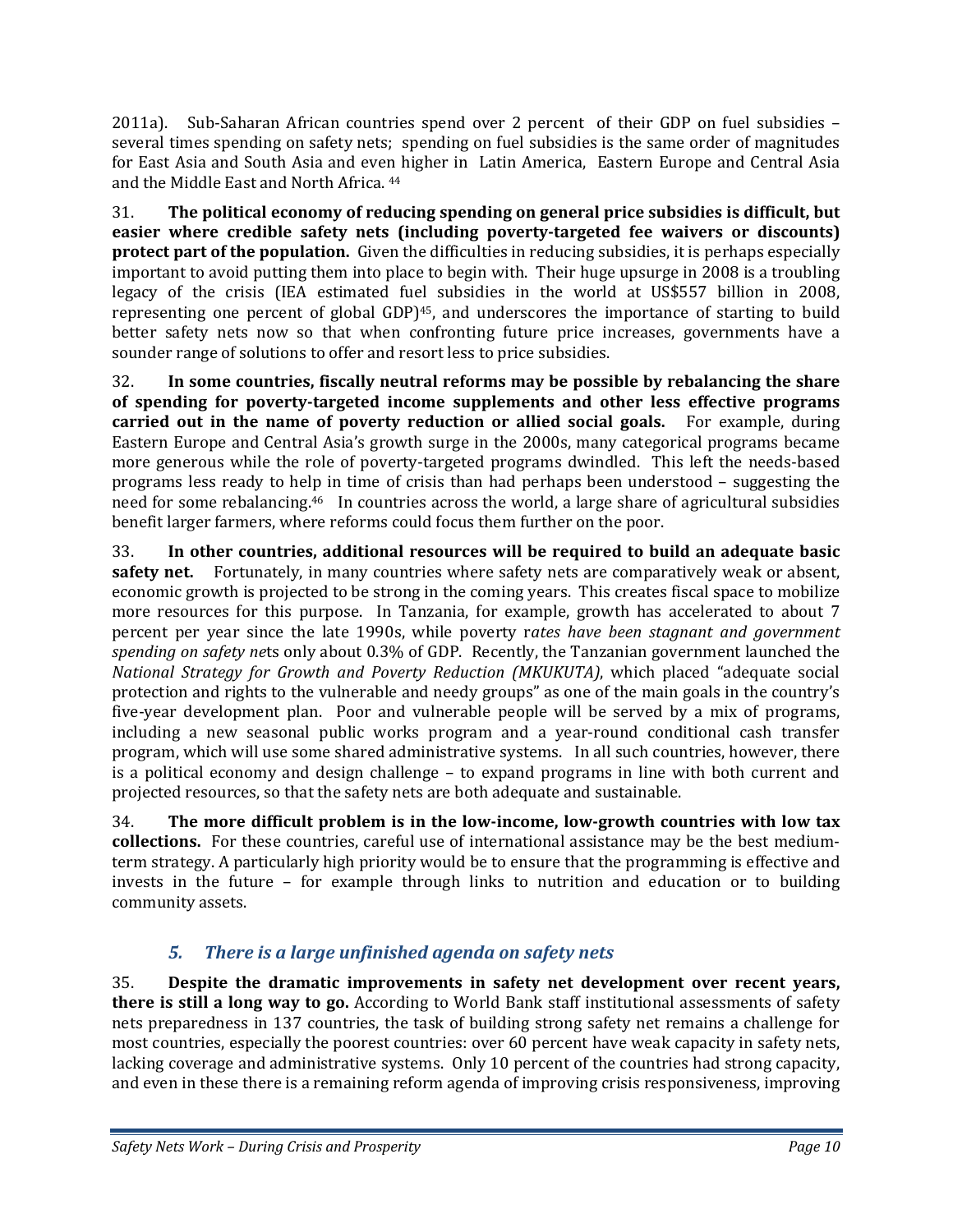the synergies among programs, and enhancing the ways in which they help households become independent of these support programs.

36. **The agenda is in four parts: (a) building safety nets where they are missing; (b) improving programs for increased effectiveness; (c) improving crisisreadiness of safety net programs, and (d) ensuring adequate data to guide policy.** 

## *A. Building safety nets where they are missing*

37. **Those in need are not covered in many places, especially in low income countries**. For example, a review of Africa's safety nets found that most programs had fewer than 50,000 estimated

beneficiaries, and that they typically covered individuals or households within a limited geographic area.<sup>47</sup> Social protection of any sort reaches less than a quarter of the poorest quintile of households in Africa. Despite South Asia's longer history of locally owned safety net programs, just over 40 percent of the poorest quintile of the populations in these countries (see Figure 2) is reached by any sort of social protection.

38. **A good**

*(Percent of 20% poorest households receiving transfers from social protection program)* **74 66 63 47 44 27 52 3 5 3 5 4 22 6 23 <sup>24</sup> <sup>33</sup> 27 44 32 33 1 4 2 20 8 20 9** Africa Middle East & South Asia East Asia and East Asia and Latin America Europe & Developing □ None ■ Social Insurance ■ Social Safety Nets ■ Combination of programs (incl. labor market prog.)

**Figure 2: Safety Nets as well as Other Forms of Social Protection Available to a Small Fraction of the Poor Population in Many Regions**

*Source:* Forthcoming World Bank SP Atlas of Social Protection (ASPIRE) *weighted by population*

Pacific

& Caribbean Central Asia

**starting point for poor countries with few programs, weak design and low coverage is to focus on building a few sound programs for the long run.**  For instance, Angola, Benin, Cameroon, Chad, Comoros, Equatorial Guinea, Gabon, The Gambia, Guinea, Guinea‐Bissau, Madagascar, and Mauritania have no significant cash transfer program at the moment. Many other countries have a multiplicity of small programs, but none to significant scale or any degree of modernity. These countries need to halt stop/start cycles that stunt the development of capacity to run programs well, and develop core administrative systems of eligibility, information management and recourse for grievances. Because existing programs are so small, building new programs afresh with modern design and implementation principles is an excellent option in these countries. Pakistan was in this category five years ago, and has taken bold action with the Benazir Income Support Program (BISP) on all these fronts. Similarly, Yemen has built core systems of sound public works and cash transfer programs under its Social Welfare Fund. Ghana, Sierra Leone, and Liberia are investing in their start-up social safety net programs, establishing essential sub-systems that will allow eventual scale up in the coverage of their poor and vulnerable population. This agenda

North Africa

World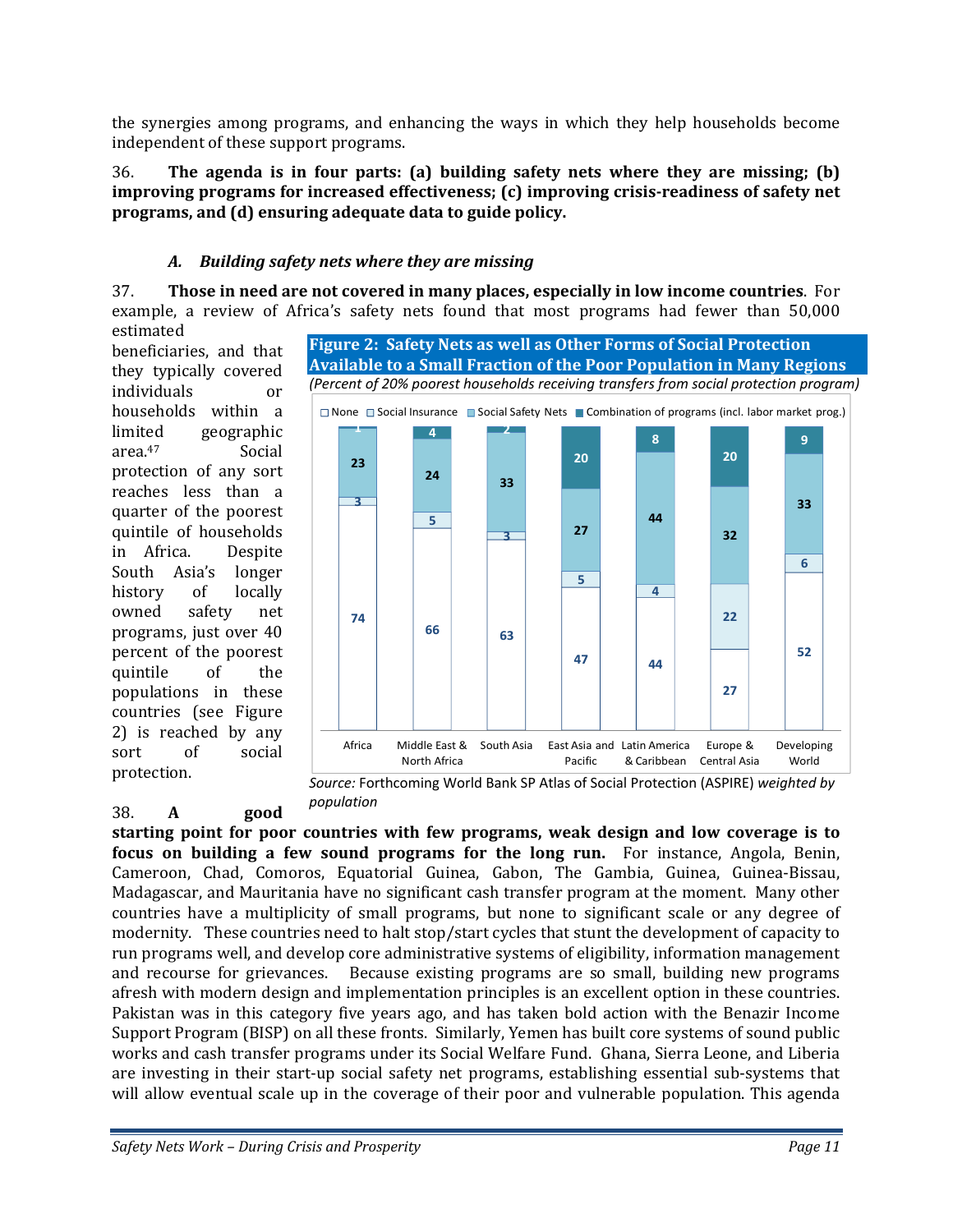can be greatly helped in low‐income countries by mechanisms such as the Rapid Social Response (RSR) Trust Funds that are designed to provide the small, stimulative initial "capital investment" in these systems, to provide a platform for well‐functioning scaled up programs (see Box 4).

39. **Building capacity for wellgoverned safety nets in low and lower middle income**

**Box 4: The Rapid Social Response (RSR) Trust Funds Help Build Safety Net Capacity in Low Income Countries**

The RSR trust funds' primary mission is to help IDA‐eligible countries to design and establish the "building blocks" of their safety nets: beneficiary identification systems and registries, targeting schemes, monitoring and evaluation arrangements, and contracting and payment arrangements for providers. These initial investments provide the basic infrastructure for countries to run effective and transparent safety net programs.

The RSR provides resources in relatively small amounts, with grants ranging from US\$40,000 to US\$3 million per project. Since 2009, the RSR has been supported by the Russian Federation (US\$50m), Norway (US\$8.5m) and the UK, (US\$3.2m). 92 percent of funds have been used for country/region-specific direct technical assistance and pilot projects, with the remainder used for knowledge generation and sharing among multiple countries. Sub-Saharan Africa absorbs almost 50 percent of RSR trust fund resources. IEG has praised the RSR as one of the keys to increasing engagement in low income countries (IEG 2011a).

- In Rwanda, for example, RSR is supporting the development of beneficiary and administrative databases necessary for the expansion of the Vision 2020 Umurenge Program, the country's flagship social protection program consisting of public works and cash transfers.
- In earthquake-torn Haiti, an RSR-funded project is helping the Government to establish and pilot-test a mechanism to better coordinate a complex web of services provided through many different donors and NGOs in order to protect the country's poor and vulnerable more efficiently.
- In Tajikistan, RSR is supporting the pilot-reform of social assistance in two districts and the planning for the reform's nation‐wide rollout.
- In Cameroon, Burkina Faso and Liberia, RSR is assisting their governments to carry out comprehensive reviews of their social protection systems and to design reforms**.**
- The RSR has also supported knowledge sharing through face to face global events and through support to virtual learning circles and discussion fora.

The RSR plays a catalytic role by effectively supporting system-building efforts. These systems then channel resources from direct domestic financing, international assistance or borrowing via IDA. In 24 of 43 countries that have been supported, RSR trust funds have been associated with IDA funding worth about US\$1 billion.

**countries is especially challenging, but the recent wave of programming should offer lessons that it is important to capture.** There are several routes to solving capacity problems. The most straightforward is significant investment in systems, staff and inputs, guided by close monitoring of processes to see where initial capacity building efforts need reinforcement. This is best achieved in programs with significant scale and a medium to long term time horizon. This is the story of Ethiopia's building capacity in the PSNP, and in the Philippines' 4Ps program. Many countries are experimenting with a range of ways to partner with communities for traditional administrative functions that are more traditionally done by government. Communities, for example, play a prominent role in targeting in many low-capacity contexts. Countries such as Tanzania, Ghana, Rwanda, Lesotho, India, Bangladesh and Indonesia rely on communities to identify beneficiaries of main cash transfer programs (often in combination with administrative methods). It results in mobilization of communities, greater awareness of programs and their objectives and increased accountability. Another technique is to take advantage of administrative capacity in government agencies other that the Ministry of Welfare. In Pakistan, the National Database and Registration Authority not only handles the issuance of identity documents as per its mandate, but was used to collect the information used in the proxy means test for the BISP cash transfer program; in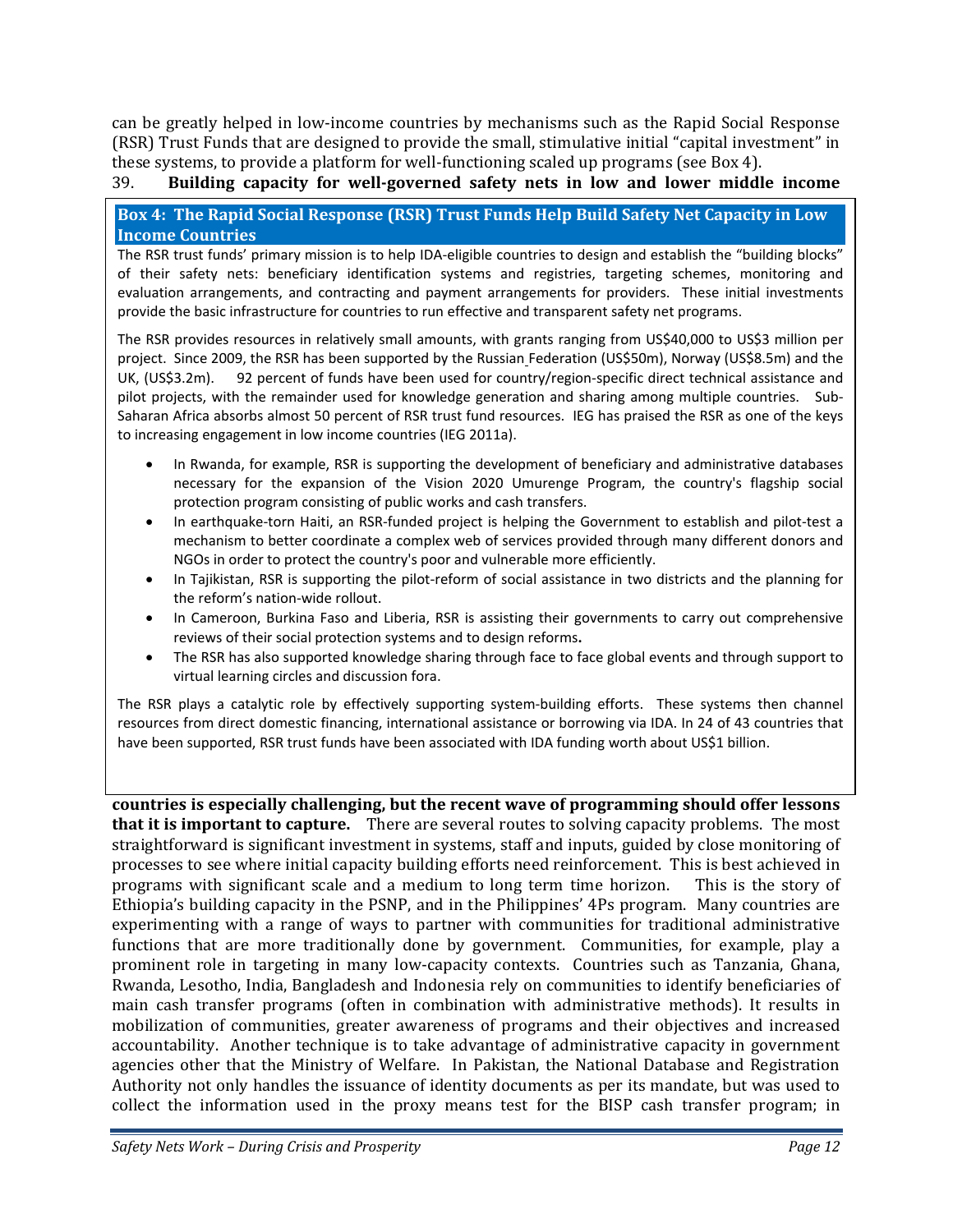Indonesia the statistical agency played a vital role in targeting the temporary cash transfer program used in 2005 and 2009 to compensate for fuel price increases. The growing experience means that we are on the brink of having clearer answers about how well and how to run safety nets can be run in challenging settings.

40. **The revolution in Information and Communication Technologies (ICT) presents an opportunity to "leapfrog" historical sequences of developing safety net systems.**  The ICT revolution is making things possible today unimaginable 20 years ago – cell phone payments, toll‐ free call centers for citizens to request information or file grievances, management information systems that are detailed, integrated and fast, and so on. Biometric technology is increasingly being used to register beneficiaries and deliver social services, often through strong collaboration with the private sector. It has been used to scan and identify beneficiaries of the Disarmament, Demobilization and Reintegration project in the Democratic Republic of Congo. India's unique identification scheme has already enrolled 200 million people and expects to reach 400 million – a third of all Indians – by the end of  $2012<sup>48</sup>$  Another example from a low-income setting is from Kenya, where cell phones to enable customers with no access to conventional banking to receive benefit payments. The system currently serves 4 million customers who would otherwise be difficult or extremely costly to reach.49

## *B. Improving and coordinating existing programs for increased effectiveness*

41. **Countries with established programs may need to improve their effectiveness.**  All too many programs deliver far less than they could. Sometimes adjustments are needed to the mix of programs, sometimes to the design parameters of specific programs, and often improvements in administrative systems can improve targeting, transparency and impact. For example, Kenya modified the targeting procedures for its Orphans and Vulnerable Children cash transfer program to target it more effectively. Ethiopia's experience shows that investments in administration increased the percentage of households being paid on time, and that this was critical to the program's impact. Peru tweaked features of the design and implementation of its *Juntos* program to increase its impact on nutrition.

## 42. **Even where programs provide reasonable coverage, benefits may be inadequate or**

#### **Box 5: Characteristics of a Good Safety Net**

Expenditures are only warranted if safety nets perform well. The same characteristics that are sought at the level of individual programs also apply to the net woven from the thread of different programs. Safety nets as a whole and as individual programs should be:

- **Appropriate:** The range and balance of programs responds to needs and policy context; each program is appropriately customized.
- **Adequate:** Coverage of the various target groups is high, level of benefits is meaningful.
- Equitable: equals should be treated equally, the needier should get benefits as high or higher than the less needy.
- **Cost‐Effective:** the maximum effect is obtained for low resources –which implies that administrative costs are justified through improvements in program impacts
- **Incentive Compatible:** that negative incentives (eg to reduce work effort) are kept in check and/or that positive incentives (to build human capital, to work or invest) are reinforced.
- **Sustainable**: That programs can be maintained over time fiscally, administratively and politically.
- **Dynamic:** That the size and shape of programs change over time as conditions warrant, that management of individual programs evolves as problems are solved or new standards set.

*Source*: Grosh, et al. 2008

**poorly structured.** Over all programs and countries for which data are available in the World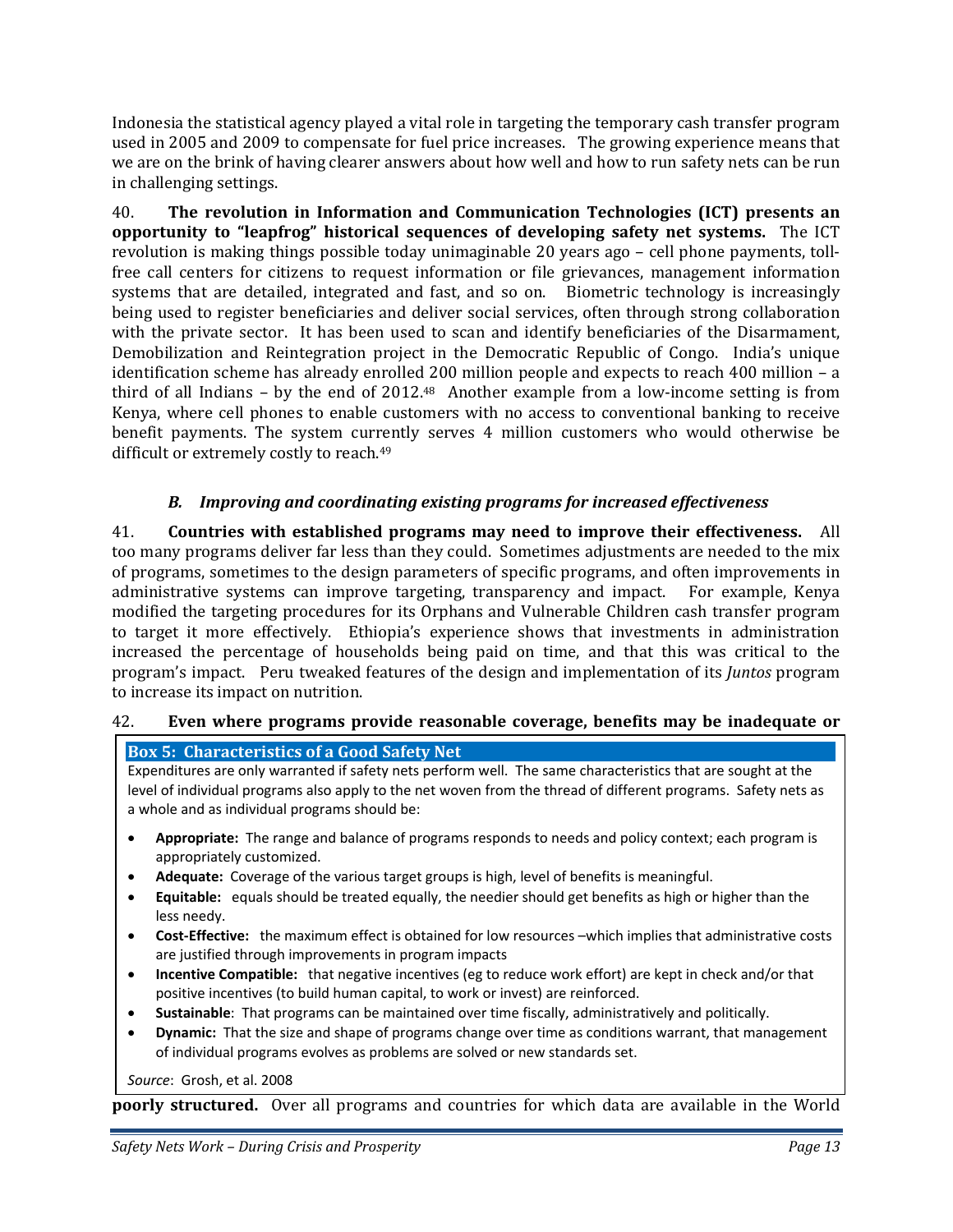Bank's forthcoming SP Atlas (based on household-level data), social assistance transfers raise the income of participating households by only 10 percent. The transfers are higher in some countries – on the order of 20 percent in Bangladesh, Pakistan, and Mexico. But they are only on the order of 5 percent in countries such as the Kyrgyz, Republic, Yemen or Kenya. Moreover benefits formulae are often too simple to provide the best results. Many programs have a flat benefit per household, which implies less income support per capita to those in larger households, an unfortunate design since larger households tend to be poorer and have higher ratios of members not of working age. A minority of conditional cash transfer or scholarship programs pay higher benefits to girls or other groups with especially lagging enrollment. Very few programs outside of Eastern Europe and Central Asia differentiate benefits by level of poverty; differentiation by geographic area or local prices is also very rare.

43. **The significant variation in targeting outcomes suggests that the progressivity of incidence could probably be increased in some programs.** Figure 2 shows the share of benefits accruing to the poorest quintile of population from a selection of cash transfer programs around the world. Targeting instruments are never perfect and it is particularly difficult to detect who is poorest in poor and relatively equal countries. But on top of irreducible targeting errors, programs vary greatly in how assiduous they are both in reaching out to the very





*Source:* Forthcoming World Bank SP Atlas, data for 2007‐2010 *Note: LRCT –last resort cash transfers, SP‐ social pension, CT‐ cash transfer, CCT‐ conditional cash transfer.*

poor who may not know about the program and/or find it difficult to apply for it and in screening out the non-poor. These differences are reflected in the different degrees of targeting even in a single region or type of program. The fact that results are so different suggests that the less sharply targeted programs could be made more progressive if countries wanted to do so.

44. **The productive elements of safety nets can often be strengthened.** Some of the most common safety nets – public works, school feeding and conditional cash transfers – are meant to have productive features, but often these operate less well than they could. To produce infrastructure or services with the labor used on 'workfare' implies some serious administrative processes to select worthy tasks and to oversee their implementation, as well as a suitable allowance for non‐wage costs to fund this administration, tools and materials. School feeding programs will be most productive if they feed children early in the school day so as to enhance short term concentration on school work, if their logistics are arranged so as not to distract teachers from their teaching duties, and if they include fortified foods, micronutrient supplements and/or de-worming appropriate to the epidemiological profile of the country. Conditional cash transfer programs will produce the highest impacts on nutrition, health and learning when the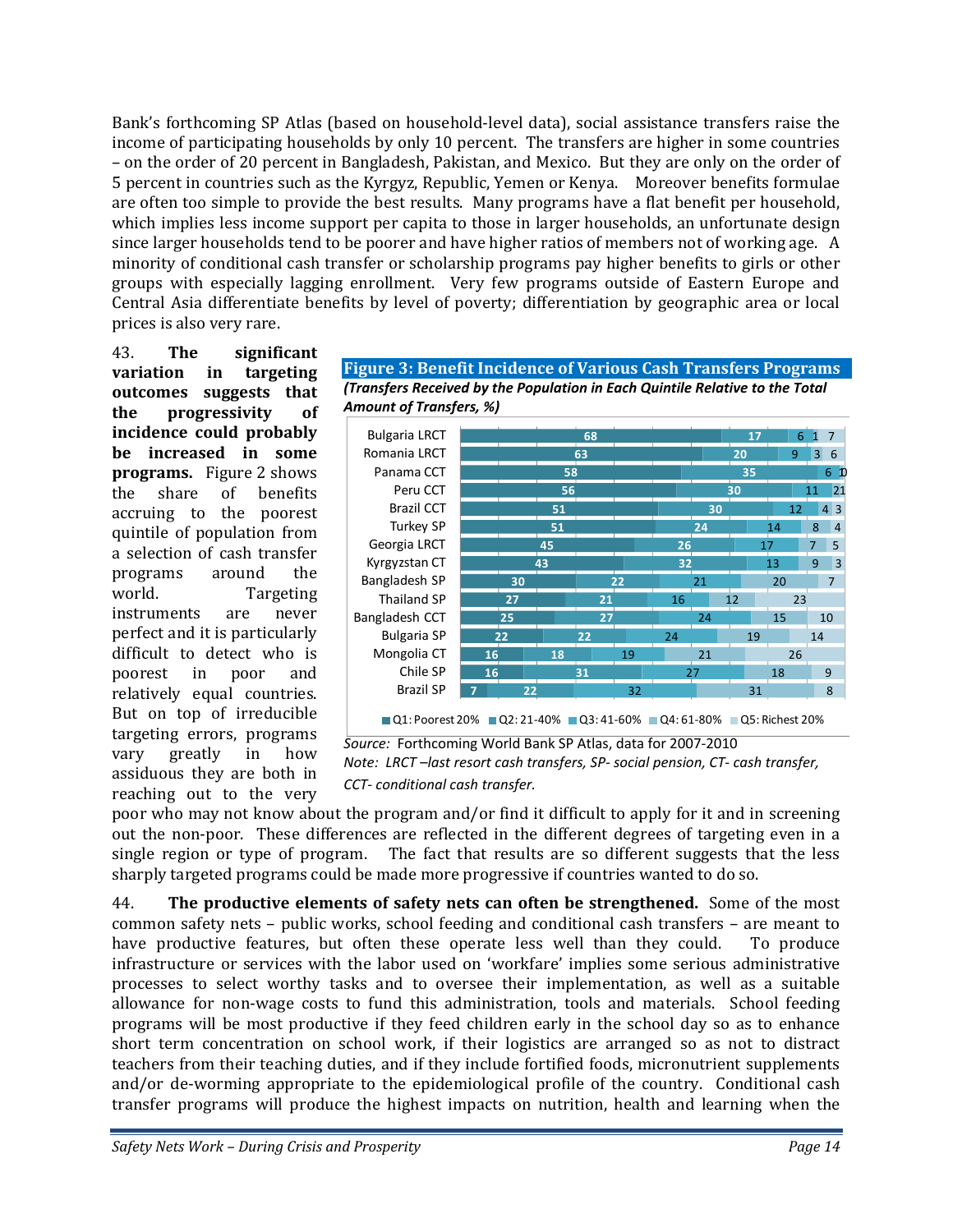services they are tied to are of adequate quality and when the conditions or "co-responsibilities" are well focused. The required design features of each of these kinds of programs are well known, but the practice is often imperfect.50

45. **Countries with substantial expenditures, but with fragmented programs, will need to face issues of coordination or integration across safety nets, or between safety nets and other social protection programs.** Because programs are typically scattered over many agencies and multiple levels of government, fragmentation and lack of overall sectoral leadership are endemic. Consolidation of programs or processes - through unified administrative systems for identification, registry, payments, grievance and redress – can improve governance and impact and lower administration and transactions costs. Armenia took such action in 1999 when it merged 28 categorical programs into a single poverty targeted Family Benefit. Brazil acted similarly in 2003, when it merged four programs to create the *Bolsa Familia*. Mexico is working to use the same payment mechanisms for the *70 y Más* social pension as for the *Oportunidades* conditional cash transfer, and in cross‐referring those eligible for *Oportunidades* to subsidized health insurance under *Seguro Popular*. Indonesia, Philippines, and Lebanon are developing targeting systems to be used across programs.

46. **As programs grow in coverage, generosity and integration, it is important to ensure that safety net programs contribute to cover multiple risks and encourage rather than discourage work effort or enterprise.** In many countries and programs benefits are so low or targeted to those not expected to work (the young, the elderly, the severely disabled) that work disincentives are rarely observed.<sup>51</sup> Safety nets provide a small, predictable income supplement that empowers the poor, extends the horizon for planning decisions and allows them to take on higher return opportunities. But where benefits are larger – from single programs or the combined benefit from multiple programs such as cash assistance and subsidized health insurance are targeted to the same households through a single tool – work disincentives must be taken seriously. Eligibility and benefit formulae may be devised in such way to slowly withdraw benefits as income rises rather than creating 'notches' or 'traps' that discourage work effort. In addition, programs can also take positive actions to help households raise incomes from their own efforts.

47. **Safety net programs have to be placed within the context of broader social protection programs, improving coordination and links with social insurance and labor market programs and those aimed at improving productive work and "graduation" of beneficiaries.** In rural areas and less formal economies, households in receipt of social assistance benefits may be linked to agricultural extension, small business development or financial services. In more urban or more formal economies, coordination between social assistance and job training, certification, apprenticeship, job search or social care programs for those receiving social assistance can build the skills and work experience needed to move into productive employment. . This is the set of challenges being addressed by Chile with *Chile Solidario*, which seeks to link the poorest into the wide panoply of social protection and labor market services; and by Brazil, where the *Brasil Sem Miseria* strategy seeks to link households and communities to a still wider range of services. This is a recent agenda without yet as much codified practice as needed.

# *C. Improving crisis readiness of safety net programs*

48. **Recent experience shows that even middleincome countries with largescale programs renowned for effectively assisting their poor populations may not be crisisready.** Crisis‐readiness requires programs that can supply more than small income supplements and that can be scaled up and down readily in response to changing needs.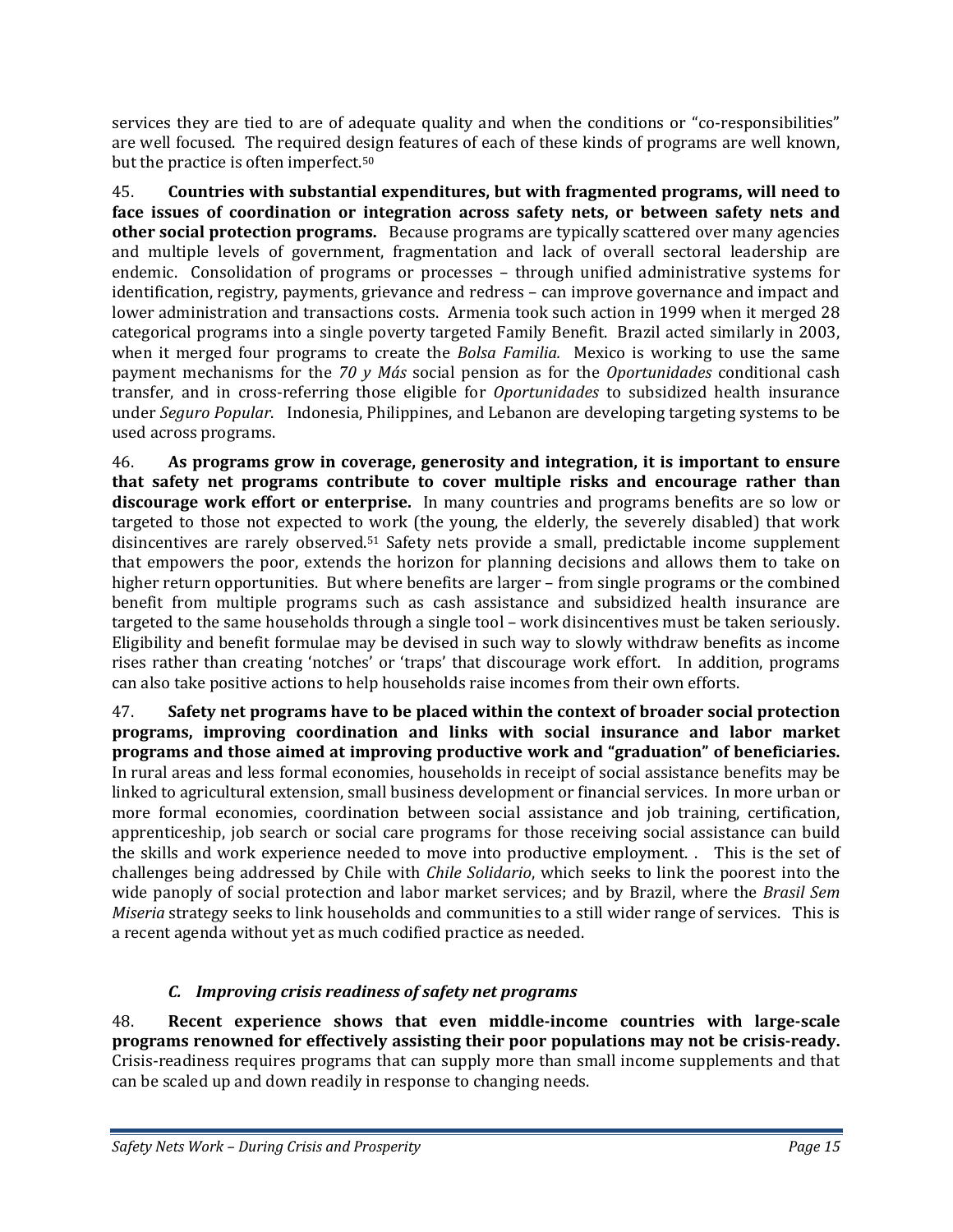49. **The particular nature of a crisis will shape who is most affected, and so to be fully crisisready a country will need to be able to reach diverse groups.** The three types of recent crisis illustrate the issue:

- The rise in *food prices* affected most those who had food as a large share of the consumption basket and who could least afford to reduce food expenditures – virtually all of the chronic poor. All the urban poor were affected, though some poor households in rural areas were spared to the degree that they were also food producers.
- The quick‐onset *natural disasters* such as cyclones, tsunamis, earthquakes and floods affect specific geographic areas, and within these, households across a wide range of the income spectrum. But the proportional losses and the need for assistance tend to be greatest among poor households. This is because poor people are less like*ly to have hous*ing built to a standard to withstand natural disasters, to have insurance, or to have off-site savings.
- The impact on households of the global *financial crisis* (and similar macroeconomic crises before it) left many workers without jobs, while others saw their earnings or remittances fall. The relative size of the two groups was quite different from country to country. In Latvia, the big hit was to unemployment, which rose almost 150 percent to 20 percent of the population with youth unemployment rocketing to 40 percent. In contrast, in Bulgaria, six times as many workers took home smaller paychecks than lost their jobs.

50. **The recent crises highlighted the importance of safety nets that cover urban areas**. A number well‐established safety net programs only serve people in rural areas, and often only the very poorest rural regions. This may be a prudent way to allocate scarce resources in 'normal' times, but can leave the country only partially covered during crises in which urban poor are especially vulnerable. Thus in 2008/9 Bangladesh mounted a temporary program of subsidized food sales, and Mexico transformed its *Oportunidades* and Food Assistance Program to cover urban areas much more fully than before the crisis.

51. **Systemic crises also require administrative processes that allow for a seamless updating of beneficiary rosters both for expansion in times of need and for contraction as crises pass.** The crisis underscored the value of continuous open enrollment processes, where any household can apply for a program it feels it needs. These processes are the norm in Eastern Europe and Central Asia, but cannot be taken for granted elsewhere. They are found in about half of Latin America's conditional cash transfer programs, but not in all. They are in India's Mahatma Gandhi Rural Employment Guarantee Scheme, but not its Public Distribution System. And they are rare among African cash transfer programs. Conversely, regular recertification exercises will help move those households who have since regained some prosperity off of public assistance. Programs with an element of self-targeting such as the low wages on labor intensive public works may accomplish the same objectives by expanding and shrinking the amount of work done.

52. **Countries will need a range of different instruments for responses for different groups and different situations over time.** Some existing safety net instruments, such as cash transfers and public works, can be adapted to respond during crises – by changing their parameters for targeting, scale, duration and level of benefits. Other social protection instruments – outside the traditional scope of social safety nets as defined in box 1 earlier - are helpful as complements to safety nets for specific types of crises. For example, in times of job loss for countries with primarily formal sector workers, unemployment insurance, unemployment insurance savings accounts, employment services and active labor market programs can be most helpful – as was used in Eastern Europe and Central Asia during the financial crises. After natural disasters, programs to rebuild assets are critical – as was the case for public works aimed at clearing debris after Hurricane Mitch in the Honduras or the recent earthquake in Haiti. Weather insurance can be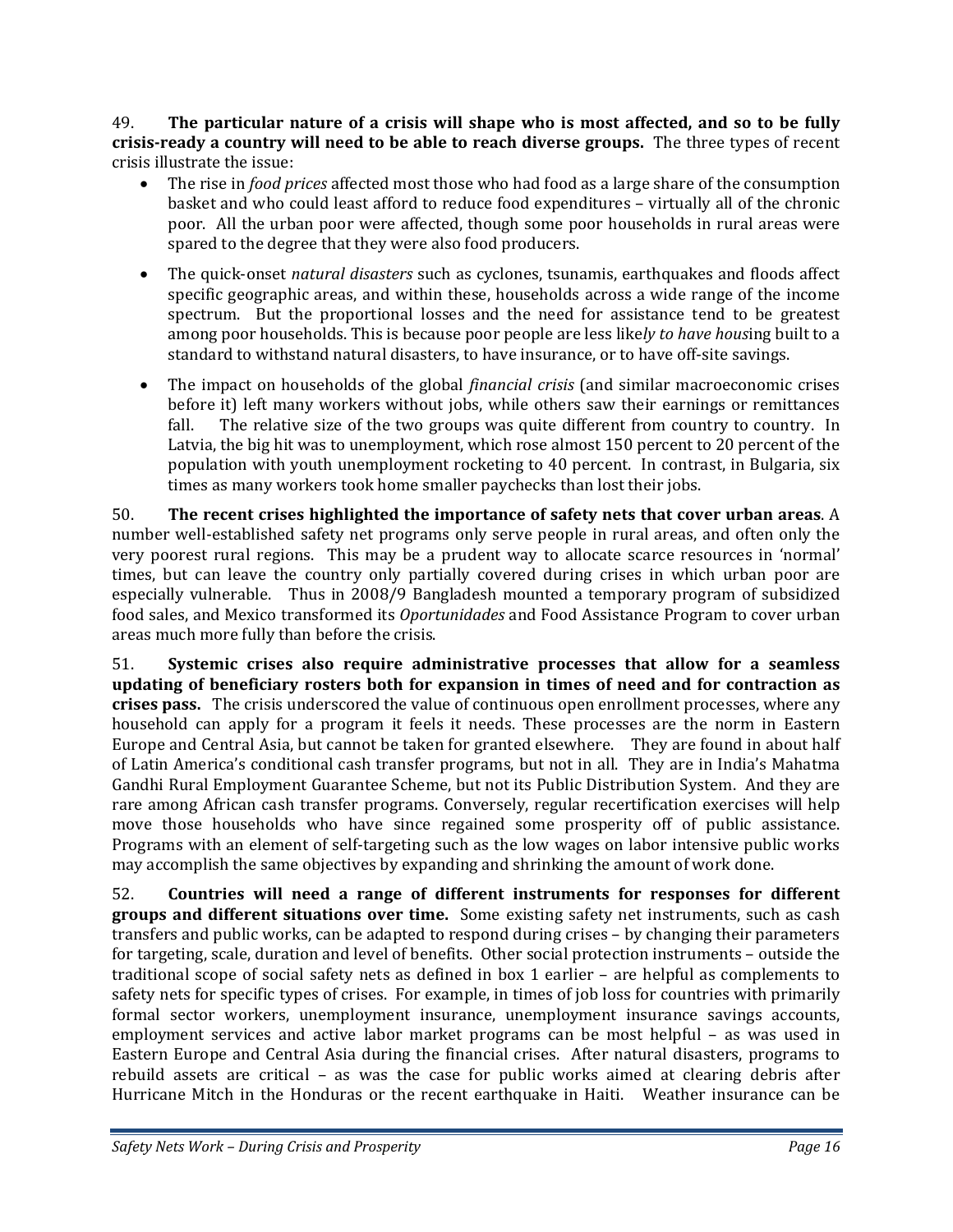helpful for loss of crops or livestock. It is because different instruments are needed for different purposes and groups that social protection systems need to be woven from multiple and complementary strands.

53. **The most effective safety nets have preestablished crisisresponse procedures in place, including welldefined triggers for returning (once temporary shocks have passed) to normal benefits, coverage and rules.** For example, public works programs can keep rolling lists of projects amenable to funding, should the need for temporary income support increase. Cash transfer programs should have agile means to increase benefits and identify new beneficiaries when warranted. Programs that can be brought into disaster response may specify the type of benefits and targeting mechanisms to be used during crisis, and/or special guidelines with respect to changes in administrative procedures. Among complementary social protection programs, unemployment benefit programs can specify the extension of the duration of benefits when overall unemployment levels rise above threshold levels. A critical element in these procedures are rules that indicate how and under what circumstances the programs should be rolled back once the crises have passed, so that the program's long run sustainability and governance are not jeopardized.

54. **Effective crisis response requires the ability to increase funding quickly and to step it back down afterward.** Entitlement programs guarantee that budgets respond fully and adequately to cover all eligible applicants, and are the conceptual ideal from the point of view of supporting affected households. However, long histories of fiscal difficulties and macro instability have left many governments wary of the fiscal risks that entitlements pose – and so such mechanisms are rare in low and middle income countries. Thus in most countries, administrative or legislative action is needed to increase budgets to serve more needy and more numerous people. Even when forthcoming, such action may take some months, and thus hamper crisis response. When crisis response depends upon increased international assistance it can be still slower. Actions to increase funding for crisis may need to build in ways to reduce it once crises have passed. This is automatic with entitlement programs, but may not be when executive or legislative action is used instead.

55. **The ability to increase funding in crisis requires fiscal prudence in noncrisis periods as well.** In contrast to prior crises, a number of countries had more fiscal space available in 2008– 09. They were thus able to mount significant responses, including safety net and broader social protection elements. Of the total fiscal stimulus of about 3.9 percent of world's GDP in 2008 (ranging from 13 percent of GDP in China to 0.2 percent in Sri Lanka), about 25 percent was spent on social protection measures, with richer countries generally spending more on additional social protection measures. For example, Bangladesh allocated 0.2 per cent of GDP to stimulus-related social protection, Kenya 0.4 per cent, Vietnam 1.6 per cent, South African 2.3 percent, Honduras 2.5 percent and China 3 per cent.<sup>52</sup> Fiscal space in 2012 is still projected to be much more constrained in most countries than in 2008, with fiscal deficits in low income countries projected at ‐2.8 percent of GDP in 2011 and 2012, more than double the pre-crisis figure.<sup>53</sup> This presents countries with the double challenge of re‐establishing their fiscal position while keeping the development of adequate safety nets on the policy agenda.

# *D. Ensuring adequate data to guide policy*

56. **Governments need information systems to inform them about the scale and nature of the need a safety net needs to serve.** Household surveys remain the backbone of efforts to monitor employment and poverty but surveys are still lacking in many places. Only 36 (mostly high income) countries have labor force surveys quarterly or more frequently, 50 countries have them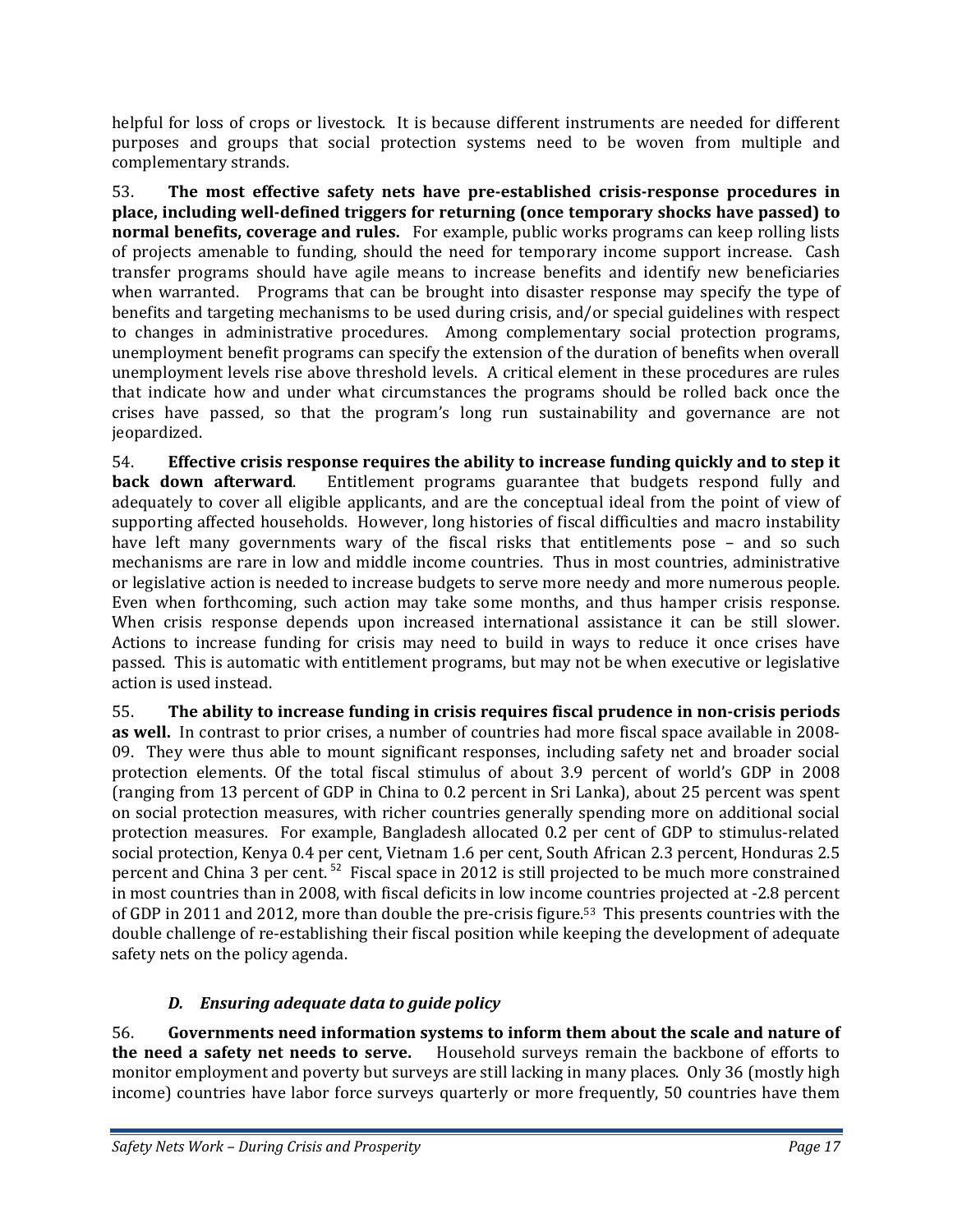annually, and 117 countries have no regular labor force survey of all.<sup>54</sup> Among 129 developing countries, half still do not collect survey data on monetary poverty even at least once every three years. And even where there are such surveys, they often do not include data on whether households participate in social programs – only 45 countries produce such data, and even then only for a fraction of the programs important in their policy and even these often lack clear information on major social protection programs.<sup>55</sup> Not all important data come from household surveys. Information on weather, crop production and prices can help forecast food security problems. Administrative data on use of key social services – such as schooling or health care – can indicate whether service use is declining and human capital formation is at risk. Though often collected, these data are rarely compiled and processed in a timely or complete enough manner to aid in crisis monitoring. Without information on needs and coverage, it is difficult to shape and track the basic features of safety net policy.

57. **Governments need information from monitoring systems, from process evaluations and from impact evaluations to judge how well their programs are running and make adjustments** as required. Safety net programs need strong internal monitoring systems and periodic process evaluations to understand whether their administrative functions are operating smoothly and effectively. Impact evaluations will help to judge whether desired impacts are achieved, and if designed with sufficient sophistication, may be able to determine which features of the program are most important to its success or failure. Evaluation should be seen as a continuous process with different questions answered over time as they are pertinent, rather than something that happens once.

# *6. Going forward – the agenda for developing countries and for development partners*

58. **Continuing global volatility and persistent poverty increase the urgency for developing countries to build safety nets and improve future crisis preparedness.** This work involves strong partnership among all partners in development: governments, bilateral agencies, and international financial and knowledge agencies such as the World Bank.

59. **Developing countries must take the lead in building sound safety nets.**  The *first* step is to have a clear national strategy or action plan in place. Some countries already have or are in the midst of formulating comprehensive visions and strategies for safety nets and how they fit into



*Safety Nets Work – Du Source:* World Bank Business Warehouse database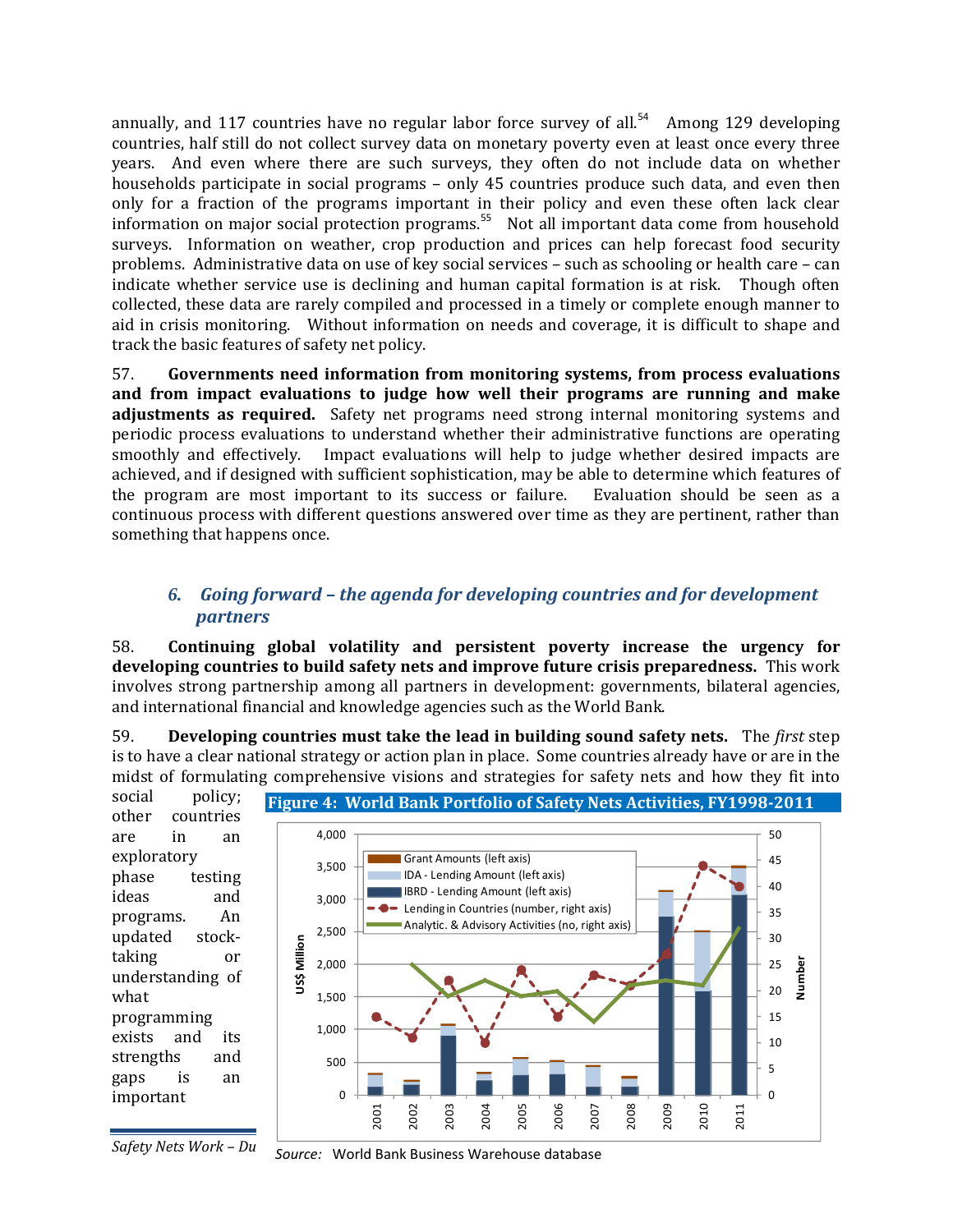foundation for formulating concrete and proximate actions on which to work. *Second*, countries must make a reasonable effort to provide domestic financing for safety nets. Even if it must be supplemented by significant international financing, local budgetary contributions anchor safety net programs among government responsibilities, and improve ownership and sustainability. *Third*, countries must build sound basic administrative systems for safety nets, thereby achieving good governance, cost-effectiveness and making safety nets credible in the always-difficult competition for resources.

60. **External funding partners need to get behind countries' plans for building safety nets in a cohesive and coordinated fashion through resources, advocacy, capacity building tools, and knowledge of what works.**  Agencies, including the World Bank, need to coordinate their resources and advice to avoid contributing to fragmentation, and to help develop social safety net programs to scale rather than as isolated pilots. In particular, programs of multi‐year support, often by multiple agencies, to unified government‐implemented programs are essential to halt the fragmented and stop‐start programs that make it difficult to build administrative capacity. Providing access to additional resources in time of crisis, so as to mount counter‐cyclical response, is also necessary – especially in low-income countries. International partners must work to enhance the evidence base of what works, to support experimentation and learning, and to spread that knowledge to the complex web of decision‐makers, opinion‐shapers, program implementers and the general public that support safety nets.

61. **The Bank has been actively engaged in the safety nets agenda for years, with a large boost in demand since 2008.** The Bank's support for safety nets covers a wide spectrum of programs including unconditional and conditional cash transfers, public works programs, school feeding, other in-kind programs, fee waivers, and technical assistance.

62. **The Bank's mix of connecting services, policy analysis, and lending varies by country and over time, depending on country needs.** Analytic and advisory services have played a very important role in supporting countries to improve their safety nets, and have been recognized by independent evaluatorsfor high quality and impact (see, for instance, IEG 2011a). The recent evaluation of the Bank's work on social safety nets by IEG concluded that "*Bank support … focused on helping countries build SSN systems and institutions to respond better to poverty, risk, and vulnerability. The Bank's support to SSNs throughout the decade has relied strongly on both lending and knowledge sharing to engage clients."* The Bank has also contributed a great deal to the knowledge agenda with many publications, a variety of tools, and a sustained support for training and South‐South learning. The crisis years saw an increase in all forms of engagement in safety nets. The number of projects increased and many countries that had not engaged with the Bank for safety nets entered into a fruitful dialogue, often - especially low-income countries - spurred by the Rapid Social Response program. Lending soared, including a huge increase in the volume of IBRD lending, with especially large loans to a few countries – with Mexico, Philippines, Turkey, Colombia, Indonesia, Poland and Argentina driving the totals (see Figure 4). The volume of lending will likely recede as recovery allows middle income countries to resume wholly domestic financing of their programs, but the World Bank will continue to support the development of sound safety nets in all client countries, in times of crisis and in times of prosperity.

63. **The World Bank will continue to play its unique role as a global, multisectoral, and knowledgedriven agency, which is able to package global technical knowhow, financing and convening power – each critically important for the safety nets agenda.** The World Bank responds to demands from policymakers and practitioners in both the 'architecture' and 'engineering' of building social safety nets. This ranges from diagnostic analysis and evaluation, to strategy formulation, to the identification of policy options, to devising detailed policy and implementation measures, and finally assistance with financing, technical assistance and capacity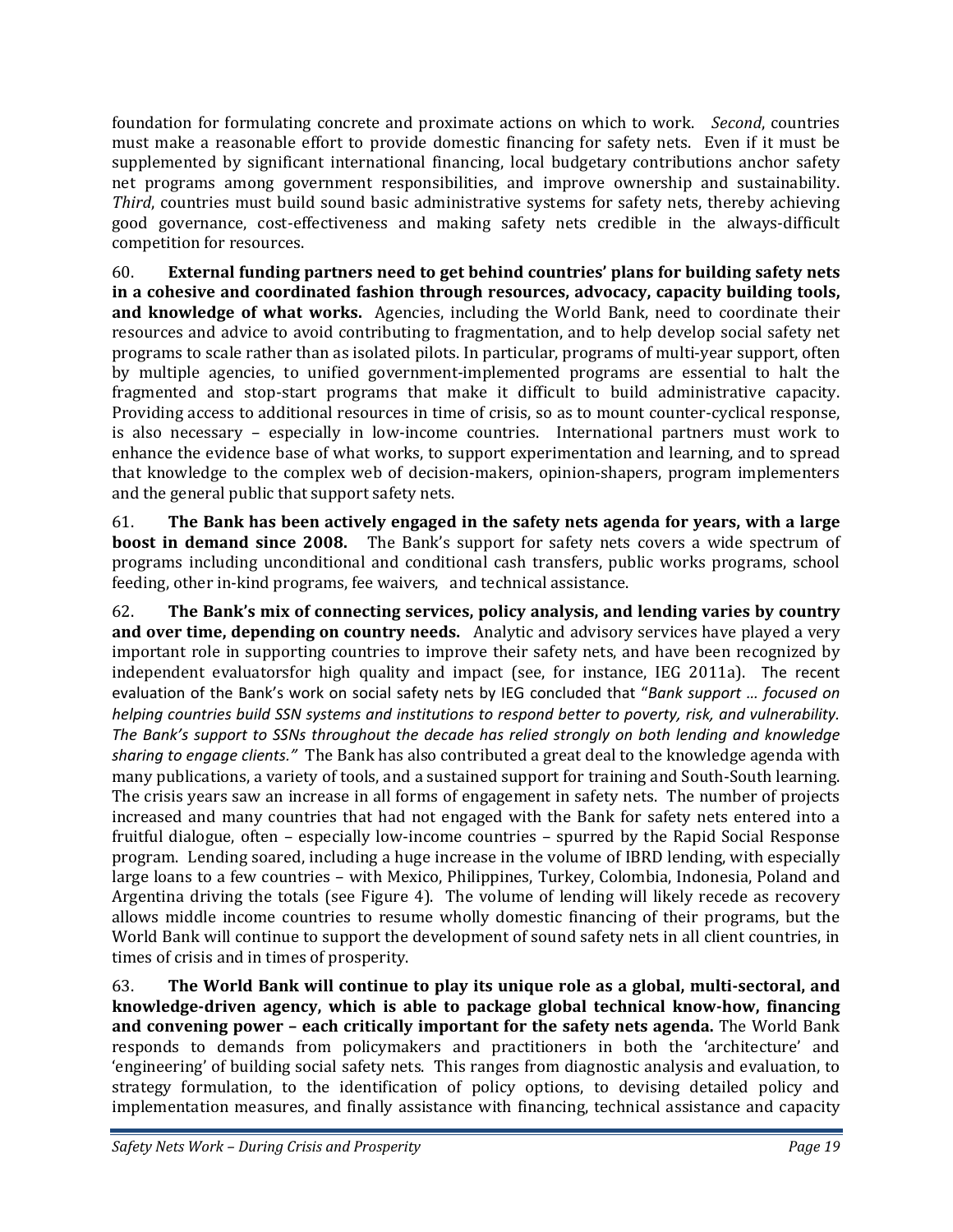building. The World Bank sometimes works with clients over the whole range of these services over many years, as with Colombia or the Philippines as they built their conditional cash transfer programs -- or on highly specific and customized portions of the spectrum, as when it provides analytic studies to China for its nationally financed *di Bao* program or temporary financial support to Mexico for its *Oportunidades* program during the global financial crisis.

64. **Going forward, integrated approaches to systems building and transferring knowledge will be central to Bank's work to** improve **safety nets systems and their alignment with broader social protection and labor systems, as articulated in the new Social Protection and Labor strategy that is being launched during the 2012 Spring Meetings.** Building on growing empirical evidence and the last decade of operational experience, this renewed strategy lays out an evidence-based collaborative approach, tailored to help countries move from fragmented approaches to harmonized systems to cover multiple risks. This 'systems' approach aims at reducing coverage gaps in low‐income countries or fragile contexts and for vulnerable groups (including the very poor, women and the disabled) and to promote opportunity through enhanced human capital, better jobs and higher productivity, especially for young people. It also paves the way to greater resilience to shocks and crises.

65. **To help countries making better decisions regarding their safety nets, the Bank is investing in statistical capacity.** In many cases, Bank project teams have been heavily involved in the process of designing and conducting household surveys. However, these are rarely Bank‐led activities, but very complex national endeavors, where Bank support involves funding (in many cases through trust funds), technical assistance and capacity building. This also includes support to the open data initiative, making data accessible to decision makers and public, including through the new Atlas of Social Protection Indicators of Resilience and Equity (ASPIRE), based on household‐level surveys.

66. **The Bank has been a key partner in building and transmitting evidence, including through SouthSouth exchanges of knowledge – both analytical evidence and practical howto – which are essential to establishing and improving safety nets**. South‐South knowledge sharing has included formalized networks of practitioners in the areas of social funds and conditional cash transfers (notably in Latin America and the Caribbean), a series of highly‐attended annual South‐South learning conferences on social protection, learning partnerships with leading think tanks, numerous study tours, and vibrant communities of practice.

67. **All parties – countries as well as development partners – need to boost their support to the knowledge agenda and find mechanisms to support learning.**  Especially valuable and urgent is the transfer of knowledge between those countries that have innovated most in the area of safety nets, and their low‐income and middle‐income peers. There is both an extraordinary amount of experience to learn from and many more countries at a stage where they are eager to absorb those lessons. It is important to take advantage of this window of opportunity, documenting practice and costs and conducting process evaluations. There is also an enormous opportunity and need to continue the practice of rigorous impact evaluation, deriving baselines before programs expand to national levels in the countries making new starts – and understanding the medium and longer term impacts in countries with more established programs.

68. **Past crises had often been the catalyst to lasting improvements in safety nets. Now is the time to invest in tomorrow – and to ensure that the recent crises leave better systems as their legacy.** This is not an easy task – past experience has proved that for every success in building strong safety nets, there have been other opportunities that have been missed or squandered. But there is an unique opportunity today to bring together the lessons of success. What is required is improved learning and knowledge from recent and past experiences with the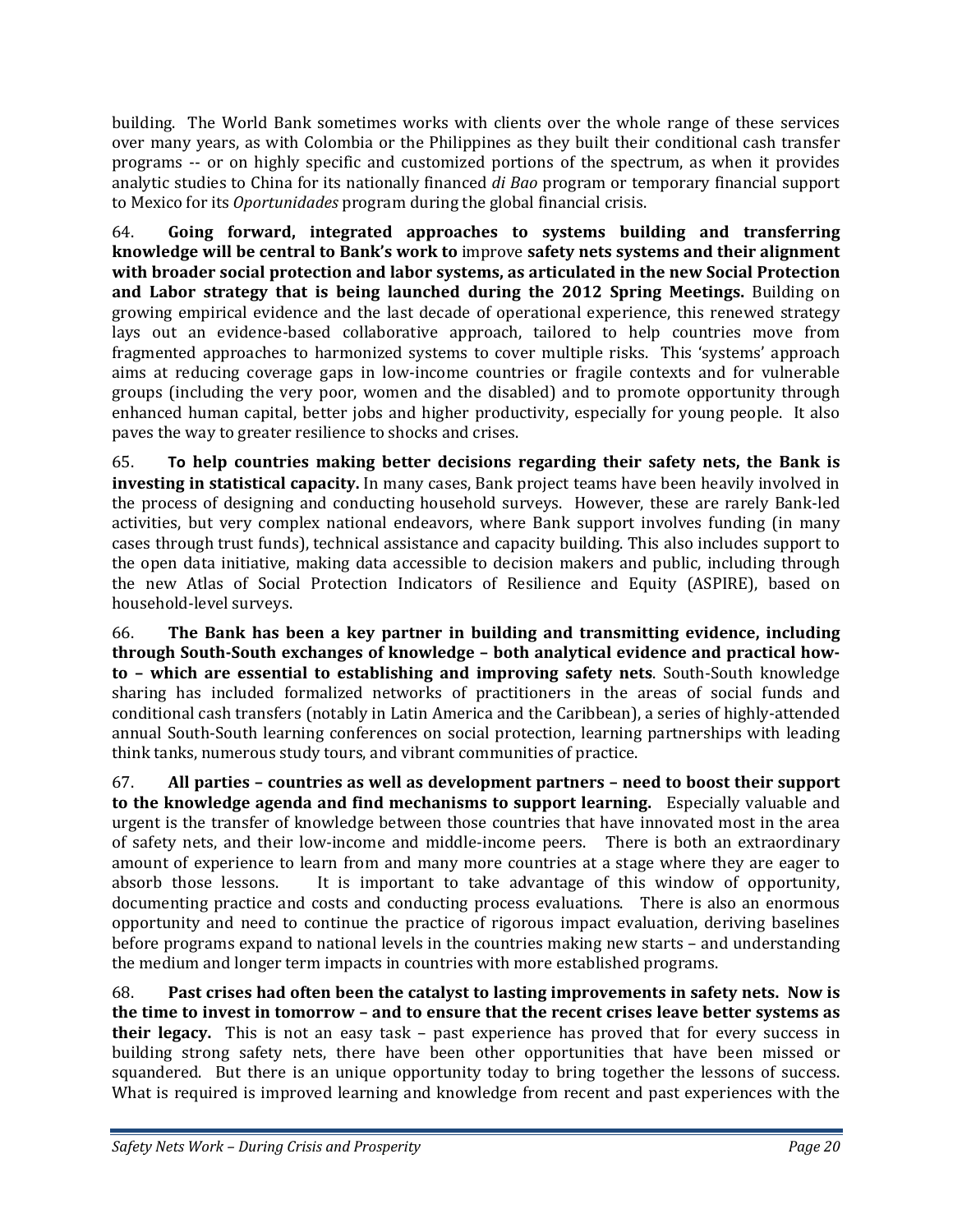clear successes and acknowledged challenges of building safety nets (including South‐South knowledge exchanges), together with focused and evidence‐based catalytic investments into building and improving safety nets adapted to specific country circumstances.

## 69. **Questions for discussion:**

- *1. How can the Bank best assist countries in building welltargeted, improved, coherent, crisis responsive and fiscally sustainable safety nets?*
- *2. What specific measures need to be put in place for Fragile and Conflictaffected States and Low Income Countries?*
- *3. What support can be given to boost knowledge and South-South learning on experience on what works in safety nets?*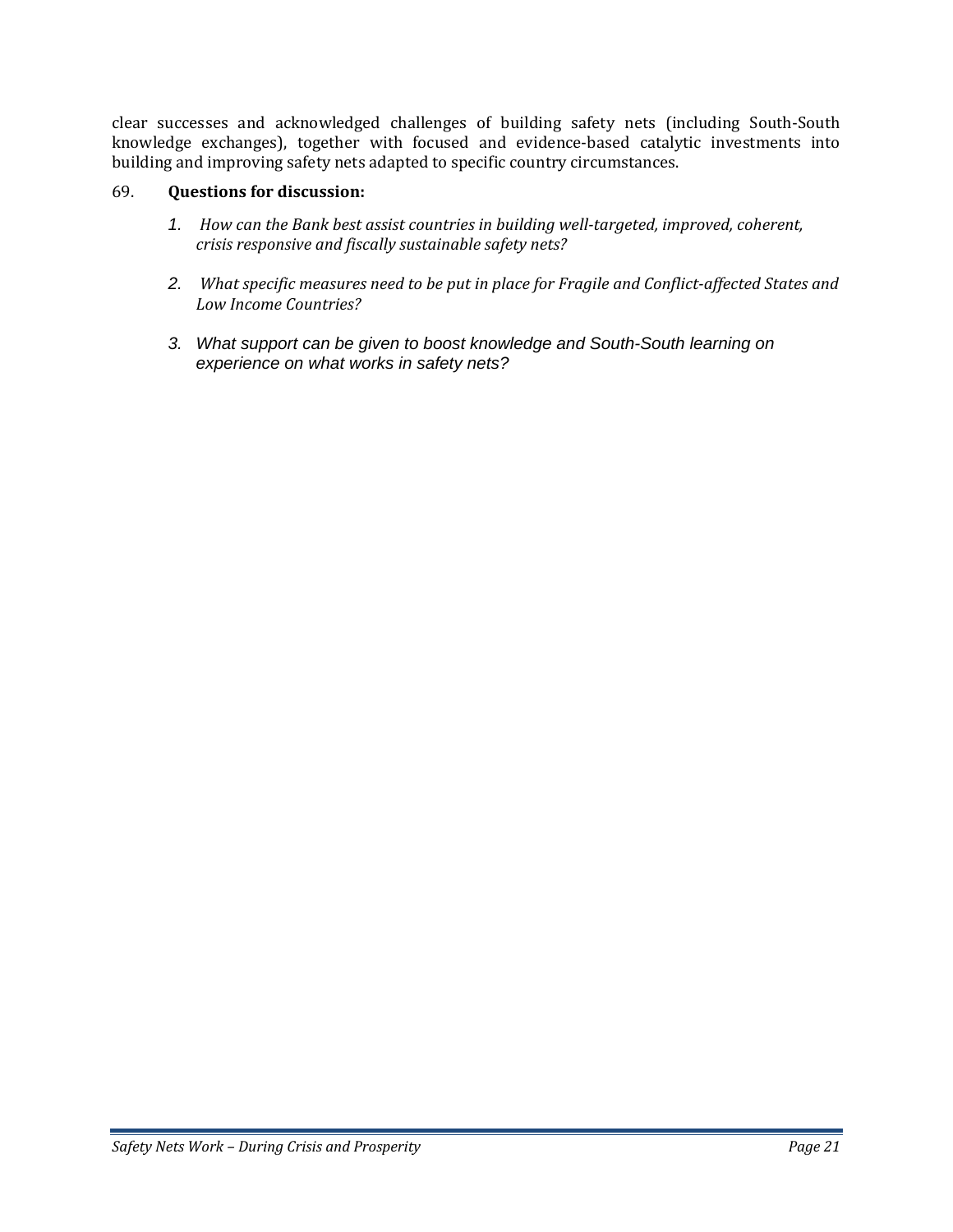# **REFERENCES**

- Adato, Michelle, Terence Roopnaraine, Natalia Smith, Elif Altinok, Nurfer Celebioglu and Sems Cemal. 2007. *An Evaluation of the Conditional Cash Transfer Program in Turkey: Second Qualitative and Anthropological Study.*  International Food Policy Research Institute: Washington, D.C.
- Adato, Michelle, Benedicte de la Briere, Dubravka Mindek, Agnes Quisumbing. 2000. "The Impact of PROGRESA on Women's Status and Intrahousehold Relations" International Food Policy Research Institute, Washington, D.C.
- Alderman H., J. Hoddinott and B. Kinsey, 2006. "Long term consequences of early childhood malnutrition," *Oxford Economic Papers*, Oxford University Press, vol. 58(3): 450‐474.
- Alderman, H., and R. Yemtsov. 2012. "The Productive Role of Social Protection." Background paper to the Social Protection and Labor Strategy, World Bank, Washington, D.C.
- Andrews, C., E. Galliano, C. Turk, and G. Zampaglione. 2011. "Social Safety Nets in Fragile States: A Community‐Based School Feeding Program in Togo." SP Discussion paper 1117, World Bank, Washington, D.C.
- Ardington, C., A. Case, and V. Hosegood. 2009. "Labor Supply Responses to Large Social Transfers: Longitudinal Evidence from South Africa." *American Economic Journal: Applied Economics* 1(1): 22‐48, American Economic Association.
- Baird, S., J. Friedman, and N. Schady. 2007. "Aggregate Income Shocks and Infant Mortality in the Developing World." Policy Research Working Paper 4346, World Bank, Washington, D.C.
- Baird, S., E. Chirwa, C. McIntosh, and B. Özler. 2010a. "The Short‐Term Impacts of a Schooling Conditional Cash Transfer Program on the Sexual Behavior of Young Women." *Health Economics* 19 (S1): 55–68.
- Baird, S., J. de Hoop, and B. Özler. 2011. "Income Shocks and Adolescent Mental Health" Policy Research Working Paper 5644, World Bank, Washington, D.C.
- Barber, S., and P. Gertler. 2010. "Empowering Women: How Mexico's Conditional Cash Transfer Programme Raised Prenatal Care Quality and Birth Weight." *Journal of Development Effectiveness* 2 (1): 51‐73.
- Barrientos, A., and D. Scott. 2008. *Social Transfers and Growth: A Review*. Manchester, UK: Brooks World Poverty Institute, University of Manchester.
- Bezuneh, M., B. Deaton, and G. Norton. 1988. "Food Aid Impacts in Rural Kenya." *American Journal of Agricultural Economics* 70 (1): 181–91.
- Bidani, B., and V. Sulla. 2011. *The Distributional Impact of the Global Economic Crisis in Europe and Central Asia: Has Poverty Increased? An Update on Income Poverty and Inequality*. Washington, D.C: World Bank.
- Block, S., A, L. Kiess, P. Webb, S. Kosen, R. Moench‐Pfanner, M. W Bloem, and C P. Timmer. 2004. "Macro Shocks and Micro Outcomes: Child Nutrition during Indonesia's Crisis." *Economics and Human Biology* 2(1): 21‐44
- Von Braun, J., and G. Tadesse 2012. "Global Food Price Volatility and Spikes: An Overview of Costs, Causes And Solutions." ZEF discussion papers on Development Policy No. 161. Bonn.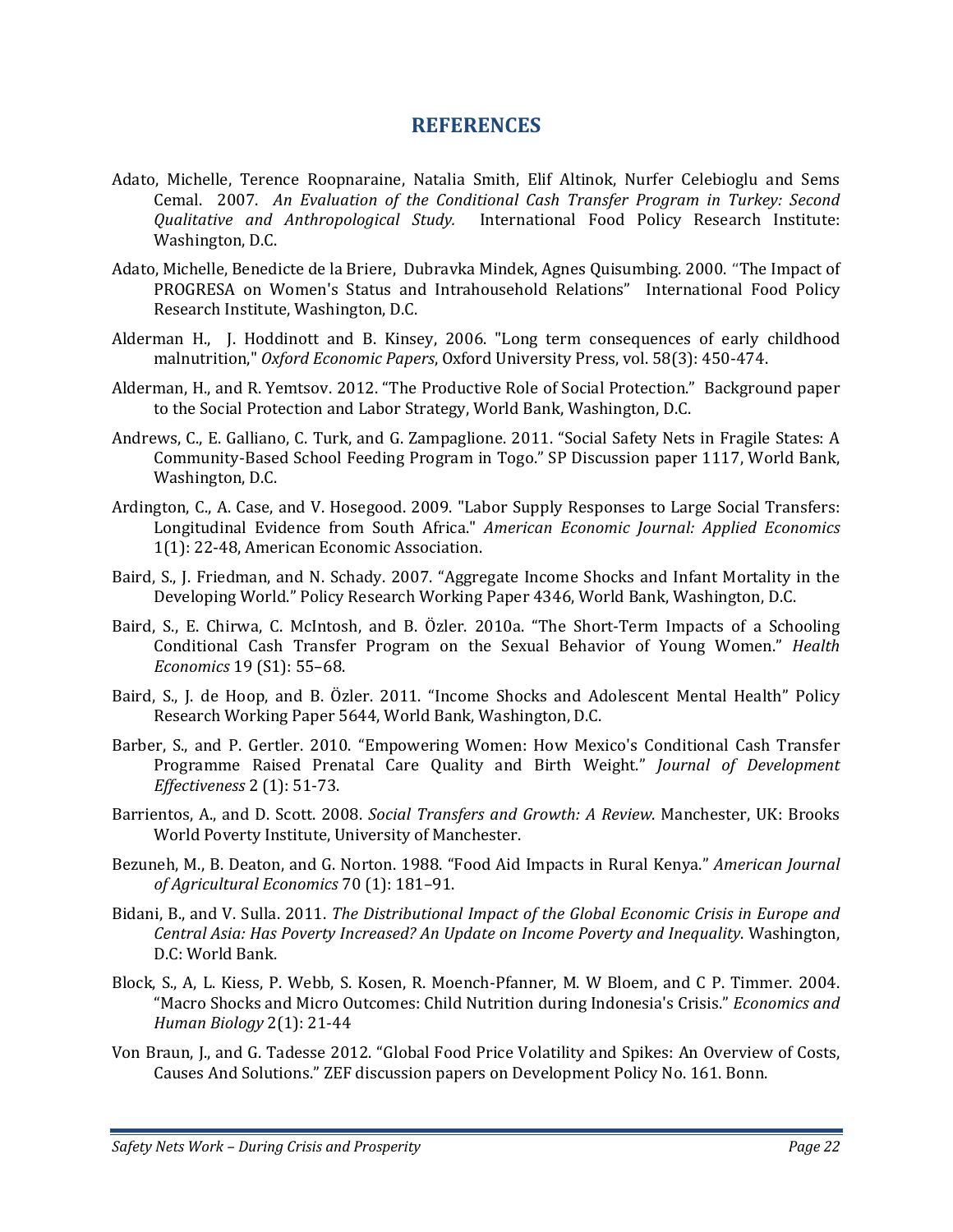- Bruni, A. Mason, and C. Turk. 2011. "Gender Dimensions of the Crisis in East Asia and the Pacific." World Bank, Washington, D.C.
- Carter, Michael, Peter Little, Trevodaj Morgues, and Workneh Negat. 2007. "Poverty Traps and Natural Disasters in Honduras and Ethiopia." *World Development* 35 (5): 835‐56.
- Chen, S., and M. Ravallion. 2009. "The Impact of the Global Financial Crisis on the World's Poorest." VOXeu note. April 30, 2009.
- Coady, D., and others. 2010. "Petroleum Product Subsidies: Costly, Inequitable, and Rising." IMF Staff Position Note SPN/10/05, February. International Monetary Fund, Washington, D.C.
- Compton J., S. Wiggins, and S. Keats. 2011. *Impact of the Global Food Crisis on the Poor: What is the Evidence?* London, UK: Overseas Development Institute.
- Dasgupta, B., and Ajwad, M.I., 2011. "Income Shocks Reduce Human Capital Investments: Evidence from Five East European Countries." Policy Research Working Paper Series 5926, World Bank, Washington, D.C.
- de Brauw, A., and E. Murrugarra. 2011. "How CCTs Help Sustain Human Capital during Crises? Evidence from *Red Solidaria* in El Salvador during the Food Price Crisis." Mimeo. World Bank, Washington, D.C.
- Bundy, Donald, Carmen Burbano, Margaret Grosh, Aulo Gelli, Matthew Jukes, and Lesley Drake. 2009. *Rethinking School Feeding: Social Safety Nets, Child Development and the Education Sector.* Washington, D.C.: World Bank.
- EC (European Commission). 2009.Impact of the Economic Crisis on Unemployment. Eurostat*.*.
- EC (European Commission). 2010. *The 2010 European Report on Development, Social Protection for Inclusive Development.* San Domenico di Fiesole, Italy: Robert Schuman Centre for Advanced Studies, European University Institute.
- FAO (Food and Agriculture Organization of the United Nations). 2009. "Country Responses to the Food Security Crisis: Nature and Preliminary Implications of the Policies Pursued". Food and Agricultural Organization, Rome.

 . 2010. "The State of Food Insecurity in the World (SOFI): Addressing Food Insecurity in Protracted Crises". Food and Agricultural Organization, Rome.

- Ferreira, F.H.G., and N. Schady. 2008. "Aggregate Economic Shocks, Child Schooling and Child Health." Policy Research Working Paper 4701, World Bank, Washington, D.C.
- Fiszbein, A., and N. Schady. 2009. *Conditional Cash Transfers: Reducing Present and Future Poverty*. World Bank, Washington, D.C.
- Galasso, E. and M. Ravallion. 2004. Social Protection in a Crisis: Argentina's Plan Jefes y Jefas. The World Bank
- Garcia M. and Moore. 2011. *Cash Transfer Programs: The Emerging Safety Net in SubSaharan Africa.* World Bank, Washington, D.C.
- Gertler, P., S. Martinez and M. Rubio‐Codina. 2007. "Investing Cash Transfers to Raise Long‐ Term Living Standards." Mimeo
- Green, D., R. King, M. Miller‐Dawkins. 2010. "The Global Economic Crisis and Developing Countries," Oxfam Research Report, Oxfam International, 28 May 2010, available at http://www.oxfam.org.au/site‐media/pdf/OI‐GECAndDevelopingCountries‐0510.pdf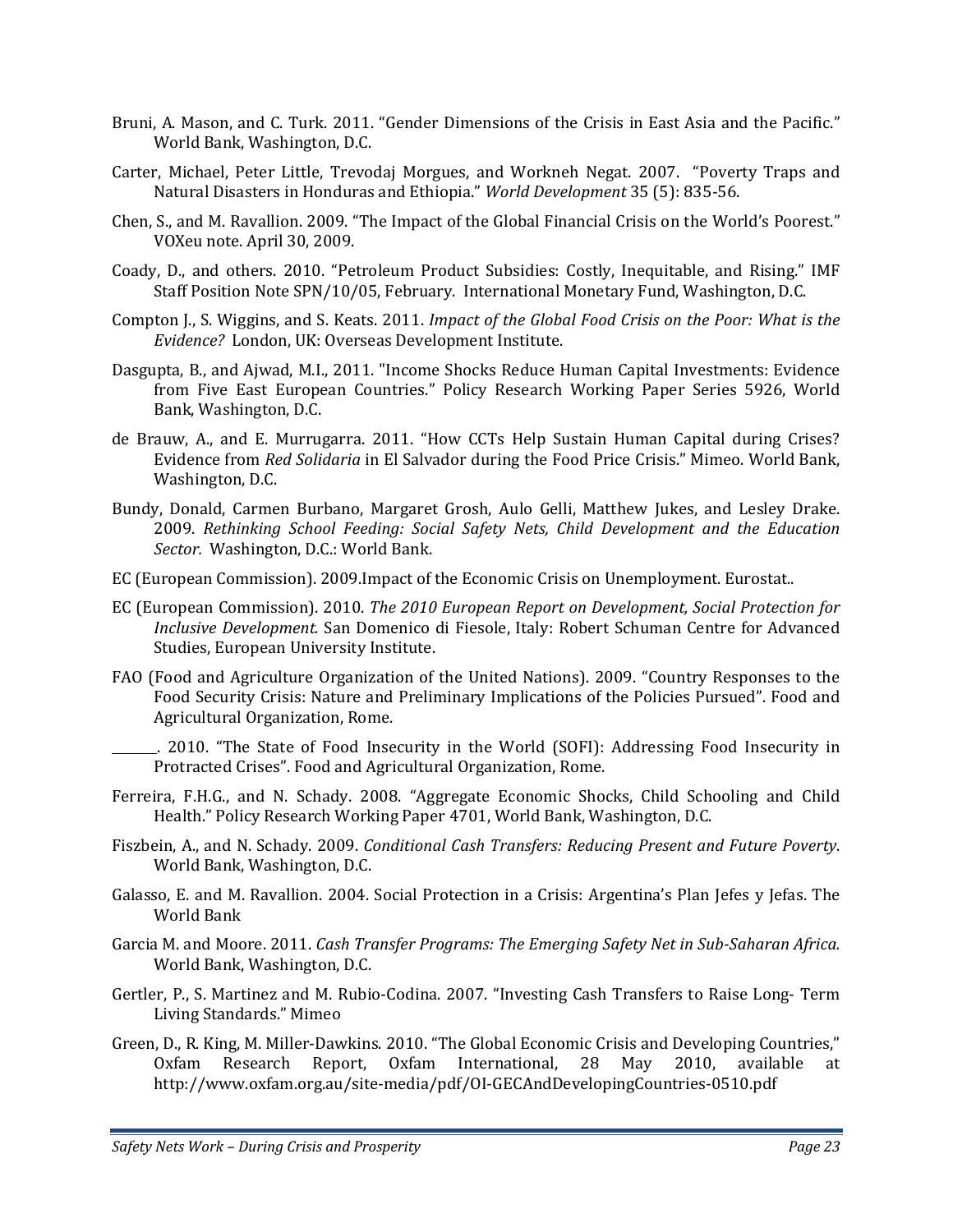- Grosh, M., C. Del Ninno, E. Tesliuc, and A. Ouerghi. 2008. *For Protection and Promotion: The Design and Implementation of Effective Safety Nets*. World Bank, Washington, D.C.
- Heady D. 2011. Was the Global Food Crisis Really a Crisis? Simulations versus self-reporting. IFPRI Discussion paper 01807.
- Hoddinott, J., J. A. Maluccio, J. R Behrman, R.L. Flores, and R. Martorell. 2008. The Impact of Nutrition during Early Childhood on Income, Hours Worked, and Wages of Guatemalan Adults. *The Lancet* 371 (February): 411–16.
- IEA, 2010. ―World Energy Outlook. Paris: International Energy Agency, OECD Publishing, Paris.
- IEA, OPEC, OECD, World Bank, 2010 Analysis of the Scope of Energy Subsidies and Suggestions for the G‐20 Initiatives, submitted to the G‐20 Summit Meeting Toronto, 26‐27 June 2010.
- IEG. 2011a. "Social Safety Nets: An Evaluation of World Bank Support 2000‐2010." World Bank, Washington, D.C.
- . 2011b. *Evidence and Lessons Learned from Impact Evaluations on Social Safety Nets*. Washington, D.C.: World Bank.
- IMF (International Monetary Fund). 2012. "Fiscal Monitor Update January 2012." Fiscal Affairs Department, IMF, Washington, D.C.
- Isik‐Dikmelik, Aylin. 2011 "Do Social Benefits Respond to Crisis? Evidence from Europe and Central Asia During the Global Crisis." World Bank, Washington, D.C.
- Ivanic, M., and W. Martin. 2008. "Implications of Higher Global Food Prices for Poverty in Low‐ Income Countries." Policy Research Working Paper 4594, World Bank, Washington, D.C.
- Ivanic M., W. Martin, and H. Zaman. 2011. "Estimating the Short‐run Poverty Impact of the 2010‐11 Surge in Food Prices." Policy Research Working Paper 5633, World Bank, Washington, D.C.
- Khanna, G., D. Newhouse, and P. Paci. 2010. "Fewer Jobs or Smaller Paychecks? Labor Market Impacts of the Recent Crisis in Middle‐Income Countries." Economic Premise Note 11, World Bank Poverty Reduction and Equity Group, Washington, DC.
- Margolis, D., and M. Weber. "Improving Policy Making through Better Data". Mimeo. World Bank, Washington, D.C.
- OECD (Organization for Economic and Co‐operation Development). 2010. "The Global Crisis in Emerging Economies". In *OECD Employment Outlook Moving beyond the Job Crisis*. Paris, France: OECD.
- De Onis, M., M. Blossner, and E. Borghi. 2011. "Prevalence and Trends in Stunting among Pre‐School Children, 1990‐2020." *Public Health Nutrition*.
- Oxfam and ActionAid Vietnam (2008). "Impact of Price Hikes on the Lives and Livelihoods of Poor People in Viet Nam: A Follow-up Activity to the Participatory Poverty Monitoring Initiative." Available at oxfam.org.uk
- Paxson C. and N. Schady 2005. Child health and Economic Crisis in Peru. *The World Bank Economic Review* 19:2 203‐223
- Sanogo, Issa. 2009. "The Global Food Price Crisis and Household Hunger: A Review of Recent Food Security Assessments." *Humanitarian Exchange Magazine*, March.
- Subbarao, Kalanidhi, Carlo del Ninno, Colin Andrews, and Claudia Rodriguez. Forthcoming. *Public Works Programs: Design, Evidence and Implementation*. World Bank, Washington, D.C.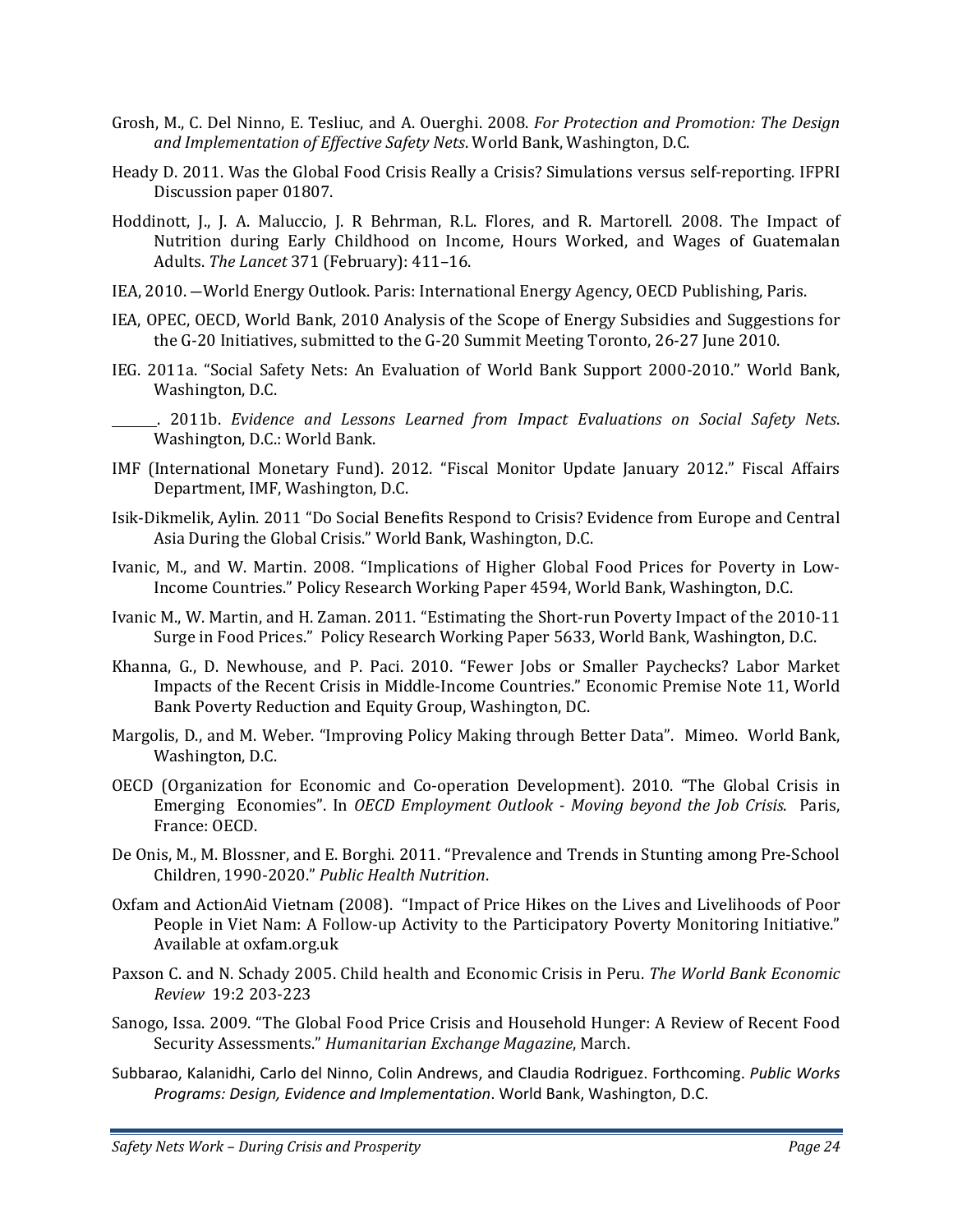- Swan, S.H., S. Hadley, and B. Cichon. 2009. "Feeding Hunger and Insecurity. Field Analysis of Volatile Global Commodity Prices, Food Security and Child Malnutrition." ACF International Network.
- TEPAV (Economic Policy Research Foundation), UNICEF (United Nations Children's Fund), and World Bank. 2009. "The Economic Crisis and the Welfare of Families: Results from the Five Urban Centers in Turkey." Ankara.
- Te Welde, and others. 2010. "The Global Financial Crisis and Developing Countries Synthesis of the Findings of 10 Country Case Studies." Working Paper 306. Overseas Development Institute, London.
- Weigand, Christine, and Margaret Grosh. 2008. "Levels and Patters of Safety Net Spending in Developing and Transition Countries". Social Protection Discussion Paper 0817, World Bank, Washington, D.C.
- WHO (World Health Organization). 2011. "Ten Facts About Nutrition." WHO, Geneva.
- Van Stolk, Chris, and Emil Tesliuc. 2010. "Toolkit on Reducing Error, Fraud and Corruption in Social Protection Programs". Social Protection Discussion Paper 1002, World Bank, Washington, D.C.
- Woldehanna, T. 2010. "Do Pre‐Natal and Post‐Natal Economic Shocks Have a Long‐Lasting Effect on the Height of 5-Year Old Children? Evidence From 20 Sentinel Sites of Rural and Urban Ethiopia." Working Paper 60, Young Lives, Department of International Development, University of Oxford, Oxford.
- World Bank. 2006. *Repositioning Nutrition as Central to Development*. Washington, D.C.: World Bank.

 . 2010a. "Fewer Jobs or Smaller Paychecks? Labor Market Impacts of the Recent Criss in Middle Income Countries". Economic Premise Note 11, Poverty Reduction and Economic Management Network, World Bank, Washington, D.C.

 . 2010b. "Global Monitoring Report 2010. The MDGs after the Crisis." World Bank, Washington, D.C.

 . 2011a. "Government Response to Shocks in Senegal." Technical Note, AFRSP, World Bank, Washington D.C.

 . 2011b. *The Jobs Crisis: Household and Government Responses to the Great Recession in Eastern Europe and Central Asia.* Washington, D.C.: World Bank.

- . 2011c. "Burkina Faso Social Safety Nets." Report No. 54491‐BF, World Bank, Washington, D.C.
- . 2011d. "Nicaragua: Implementation Completion Report Emergency Food Price Response Project." Report No: ICR00001826, World Bank, Washington, D.C.
- . 2011e. "Responding to Global Food Price Volatility and Its Impact on Food Security". Development Committee paper, World Bank, Washington, D.C.
	- . 2011f. "Poverty in Egypt 2008‐09: Withstanding the Global Economic Crisis." Report No. 60249‐EG, World Bank, Washington, D.C.

 . 2012a. "Kenya Social Protection Sector Review". Draft mimeo, African Human Development Department, World Bank, Washington, D.C.

 . 2012b. "An Update to the World Bank's Estimates of Consumption Poverty in the Developing World." Briefing note prepared by Shaohua Chen and Martin Ravallion, Development Research Group, World Bank.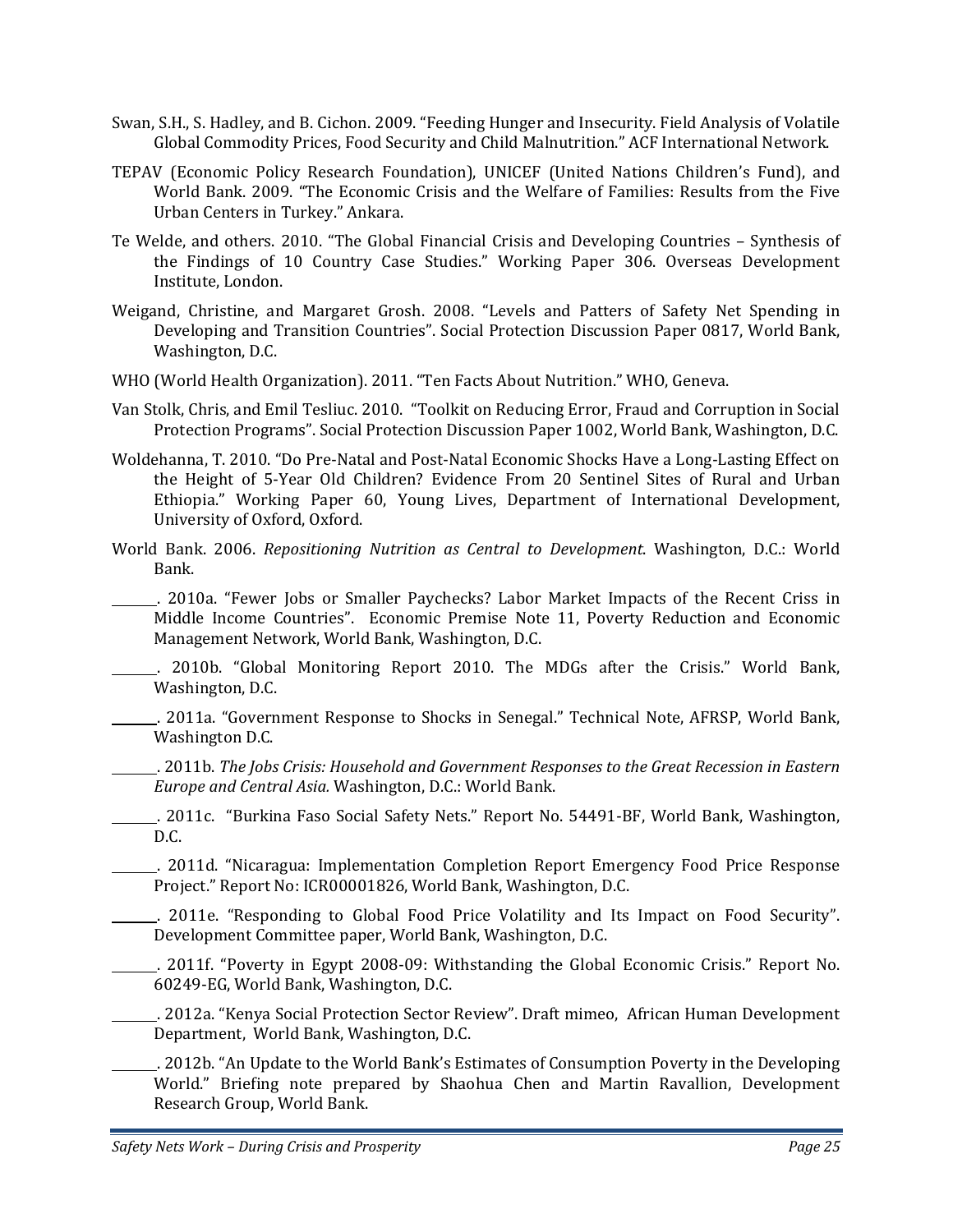. 2012c. Pakistan: Social Safety Net Project ‐ Additional Financing. Project Information Document (PID) Project ID: P125793, World Bank, Washington, D.C.

WFP Nepal/NDRI. 2008. *Market and Price Impact Assessment Nepal*. World Food Programme Nepal and Nepal Development Research Institute. July.

World Food Programme. 2009. "Households Go Hungry As Financial Crisis Bites." Rome (June 11).

Zhang, Y., N. Thelen, and A. Rao. 2010. "Social Protection in Fiscal Stimulus Packages: Some Evidence." Office of Development Studies, UNDP, New York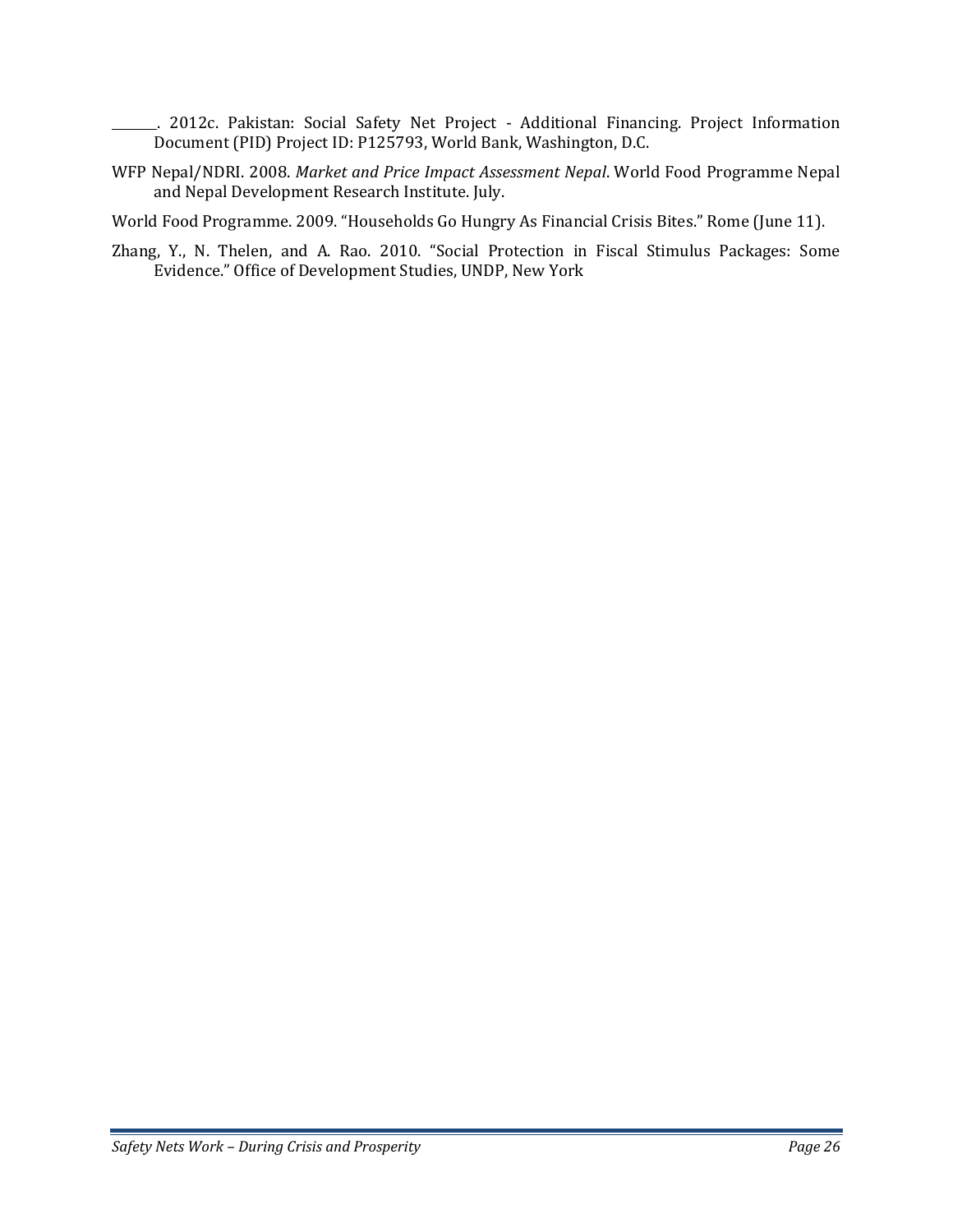#### **Notes**

9 Woldehanna 2010.

<sup>10</sup> Compton et al 2011. Globally food price crisis and its economic circumstances undermined progress in reducing child malnutrition (von Braun and Tadesse 2012), and increased hunger (Headeay 2011). The actual impact may be more widesperad than what is visible in the availbale data. The main coping strategy for households in response to the higher food prices or loss of income is reducing food quality (dietary diversity), which may not lead to visible immediate consequences, but trigger long term effects, yet to surface, such as micronutirent deficiency leading to increase in stunting in the future for the affected cohort.

11 Dasgupta and Ajwad 2011.

<sup>12</sup> TEPAV UNICEF and Wolrd Bank 2009.

13 Oxfam and Action Aid Vietnam 2008.

14 WFP Nepal/NDRI 2008.

15 World Bank 2010b.

16 Compton et al. 2011.

17 World Bank, year, 2011d.

18 de Brauw and Murrugarra, 2011.

19 According to global data, provided by SP Atlas for the World Bank, by 2008‐09 only 13 percent of the world poorest fifth of popultion were receiving monetary transfers as part of informal safety nets. Emirical studies at country level confirm that patchy coverage. In Armenia, a country which relies heavily on remittances (20 percent of GDP), only 25 percent of households receive them and these households are primarily not poor (World Bank 2010b ). Even including in‐kind support, sharing meals etc. as part of the infomral safety nets in African countries, studies find that only 25-40 percent of households in need receive support (Swan et al 2009).

20 FA0, 2010; von Braun and Tadesse 2012.

22 Gertler, Martinez and Rubio‐Codina (2007), Bezuneh, Deaton, and Norton (1988), Ardington et al (2009)

<sup>1</sup> World Bank 2012b. Projections have put the toll of the food crisis in 2008 at between 63 and 150 million people falling into poverty compared to non‐crisis uninterrupted poverty reduction scenario (Ivanic and Martin 2008 and Ivanic et al. 2011). At the onset of the global financial crisis, it was estimated 89 million more people will fall below US\$1.25 a day compared to a scenario of uninterrupted economic expansion without the crisis as the demand for labor at home and abroad declines, jobs disappear, earning fall, and remittances shrink (Chen and Ravallion (2009)). These estimates did not take into account policy responces to the crisis deployed by governments which mitigated against some of the effects on living standards. The presence of scalable safety nets in particular was a strong countervailing factor that most projections did not take into account.

<sup>&</sup>lt;sup>2</sup> See IEG 2011, Bidani and Sulla 2011 for ECA and World Bank 2011f for Egypt and Bruni et al. 2011 for Cambodia.

<sup>3</sup> For example, in Eastern Europe and Central Asia the poverty rate did not increase in 2009 relative to 2008, but the loss in terms of the potential for poverty reduction in the region was significant: close to 11 million people who would otherwise probably have escaped extreme or moderate poverty were unable to do so because of the crisis (Bidani and Sulla 2011).

<sup>4</sup> See IEG 2011, Dasgupta and Ajwad 2011.

<sup>5</sup> Te Welde et al 2010.

<sup>6</sup> Khanna et al 2010 and World Bank 2010a.

<sup>7</sup> Ferreira and Schady 2008.

<sup>8</sup> The 1988‐1992 Peruvian economic crisis is estimated to have led to 17,000 additional infant deaths (Paxson and Schady 2005), The 1997-98 financial crisis in Indonesia increased infant mortality risks by 3.2 percentage points; anaemia rose from 52% to 70% in just 1.5 years. The largest declines were for cohorts born or conceived during the crisis, who never recovered from the shocks , remaining shorter, less educated, more prone to disease (Block et al. 2004). A drought in Zimbabwe in early 2000s seriously affected the lives of infants. These children had significantly lower height during adolescence, delayed school enrollment, and reduced grade completion equivalent to a 7 percent loss in lifetime earnings for the affected children (Alderman et al 2006).

<sup>21</sup> Grosh; et al.